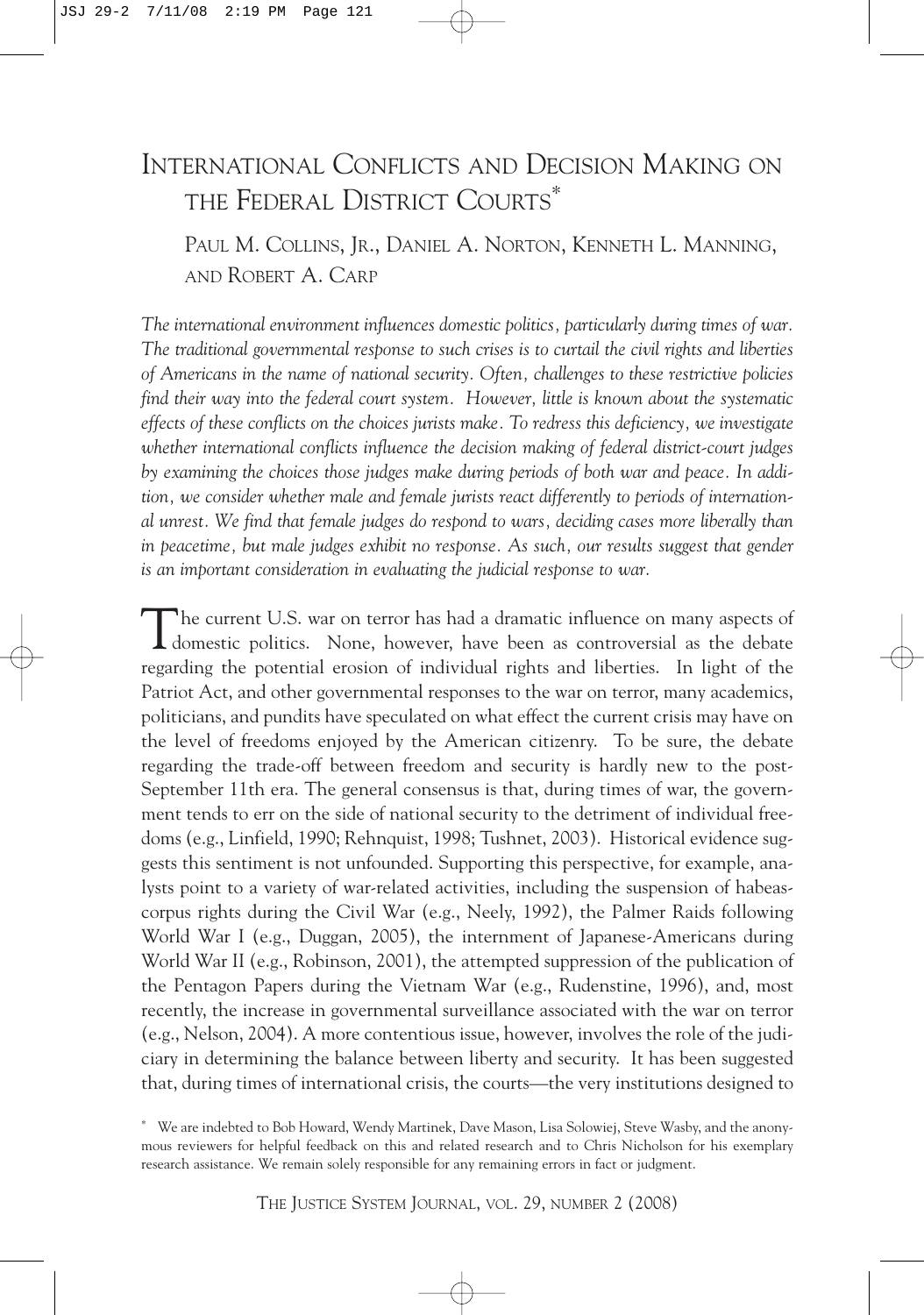protect individual freedoms from an overzealous government—often stand idly by and may even aid in the erosion of individual rights (e.g., Friedman and Neuborne, 1972; Linfield, 1990; Lobel, 2002; Rehnquist, 1998; Rostow, 1945; Tushnet, 2003).

Although receiving general support from the academic community, the notion that courts allow civil rights and liberties to be curtailed during war, especially those very rights it would otherwise protect, is supported primarily through anecdotal evidence. Cases such as *Korematsu v. United States* (1944), in which the Supreme Court upheld an executive order excluding citizens of Japanese ancestry from areas considered critical to national security, are often treated as definitive evidence that the "crisis thesis" is, in fact, correct (e.g., Garvin, 1999; Rostow, 1945; cf. Barak, 2002; Fortas, 1968). Yet, the idea that the judiciary allows civil rights and liberties to be eroded during periods of international crisis cannot be confirmed by a single case, or even a handful of similar cases. Instead, the crisis thesis requires the analysis of empirical patterns over time regarding judicial decisions in civil rights and liberties cases during periods of both war *and* peace. Despite the fact that literally hundreds of articles and books are dedicated to the discussion of the crisis thesis (for an overview, see, e.g., Epstein et al., 2005), few scholars have sought to test the empirical validity of the crisis thesis utilizing this straightforward rule of inference. Of those that have, Epstein et al. (2005) find that the Supreme Court is 10 percent more likely to render a conservative decision during periods of war (for those cases unrelated to the war), while Clark (2006) finds that courts-of-appeals judges behave similarly with respect to criminal defendants during times of international conflict. Our motivation in the current project is to add to this significant, though limited, line of inquiry by examining the effect of wars and crises on the decision making of federal district-court judges.

We believe that subjecting the crisis thesis to empirical validation in the federal district courts is significant for a number of reasons. First, although the crisis thesis was developed in relation to the Supreme Court, its basic logic is equally applicable to lower courts. As such, the analysis of federal district-court decision making provides the opportunity to investigate the relevance of this theory at a different level of the federal court system. Moreover, because these courts occupy a position at the front door of the federal judicial system, the timeliness of their rulings, relative to appellate courts, makes them especially appropriate for review.

Second, because the federal district courts handle the vast majority of federal litigation in the United States, examining the applicability of the crisis thesis in these courts allows for the evaluation of its pertinence in the federal courts most Americans come into contact with. Given that the likelihood of Supreme Court review is practically nonexistent for district-court judges, in a very real way the district courts' point of view on civil rights and liberties during wartime is more meaningful than the Supreme Court's perspective in these cases. For example, in 2004, the Supreme Court disposed of only 87 cases, compared to 317,382 cases in the district courts (Mecham, 2005).

Third, due to the relatively high level of gender diversity on the federal district courts (e.g., Solberg and Bratton, 2005), examining decision making on these courts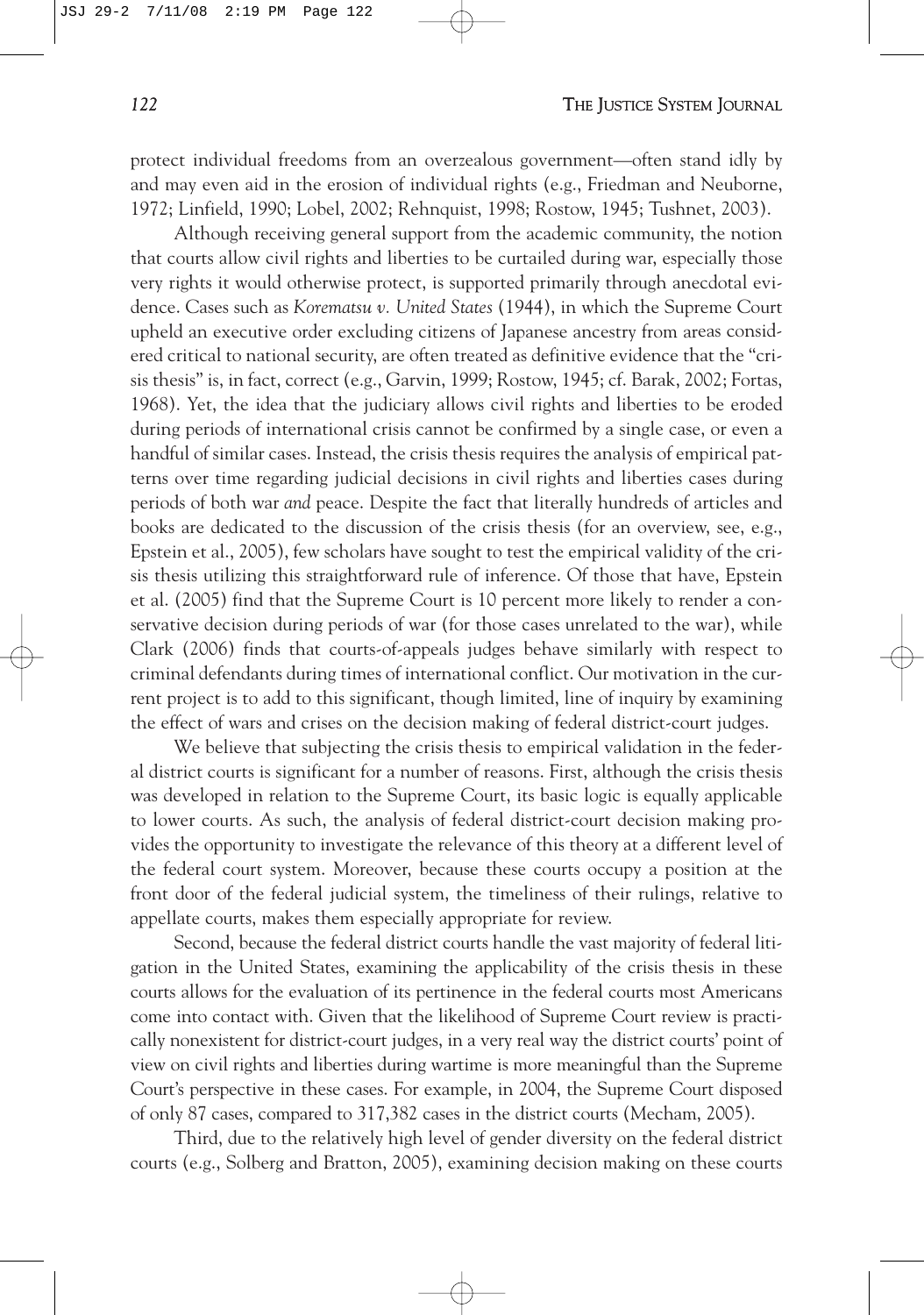offers the unique opportunity to test a theory largely ignored in the judicial crisis literature—namely, that female and male jurists might respond differently to periods of international unrest, reflecting gender differences in attitudes toward war among the citizenry at large (e.g., Clarke et al., 2004; Conover and Sapiro, 1993; Wilcox, Hewitt, and Alsop, 1996).

Finally, and most important, analyzing the behavior of district-court judges is important because of the significant policy-making role these judges play (e.g., Cooper, 1988; Schubert, 1965). Although their decision making is theoretically constrained by appellate courts, the growing emergence of legal questions for which these appellate courts have provided limited guidance gives federal district-court judges substantial leeway to shape the direction of public policy in the United States (Carp and Rowland, 1983:4). For example, district-court judges regularly grapple with disputes evolving from the government's war-related activities, including compensation for the internment of Japanese-Americans (e.g., *Hohri v. United States,* 1984), alien detention in Guantanamo Bay (e.g., *Khalid v. Bush,* 2005), judgments against members of Al Qaeda for injuries suffered by U.S. soldiers serving in Afghanistan (e.g., *Morris v. Khadr,* 2006), in addition to restrictions on free-expression rights targeting speech both supporting (e.g., *Grzywna v. Schenectady Central School District,* 2006) and opposing (e.g., *Hodsdon v. Buckson,* 1970) the government's crisis-related activities. In short, given the considerable role federal district-court judges occupy in American government, assessing the applicability of the crisis thesis to these yet unexamined courts will add to our understanding of the judiciary's role during periods of international unrest.

The article proceeds as follows. In the next section, we develop our theoretical argument for why judges might behave differently in periods of war than in times of peace. Following this, we test our hypotheses by examining civil-rights-and-liberties cases decided in the federal district courts from 1938 to 2004. Next, we investigate whether male and female jurists respond differently to international unrest, building on theoretical intuitions derived from the substantial public-opinion and international-relations literatures that demonstrate a gender gap in attitudes toward war. We conclude by discussing the implications of our results, both for how foreign affairs affect domestic actors and how judges and courts render their decisions.

# DOMESTIC REACTIONS TO INTERNATIONAL CONFLICTS

The crisis thesis rests on the assumption that domestic politics can be influenced by the international environment (Gourevitch, 1978). This is certainly not a novel contention on our part, nor is it a new idea that international crises can significantly shape how domestic actors behave. The view most often espoused in the crisis literature is as follows. First, the United States becomes involved in an international conflict. Recognizing that the nation's well-being is jeopardized by an outside actor, the public makes an effort to appear united as their government confronts the common threat (e.g., Gelpi, 1997). The president, as the most visible symbol of the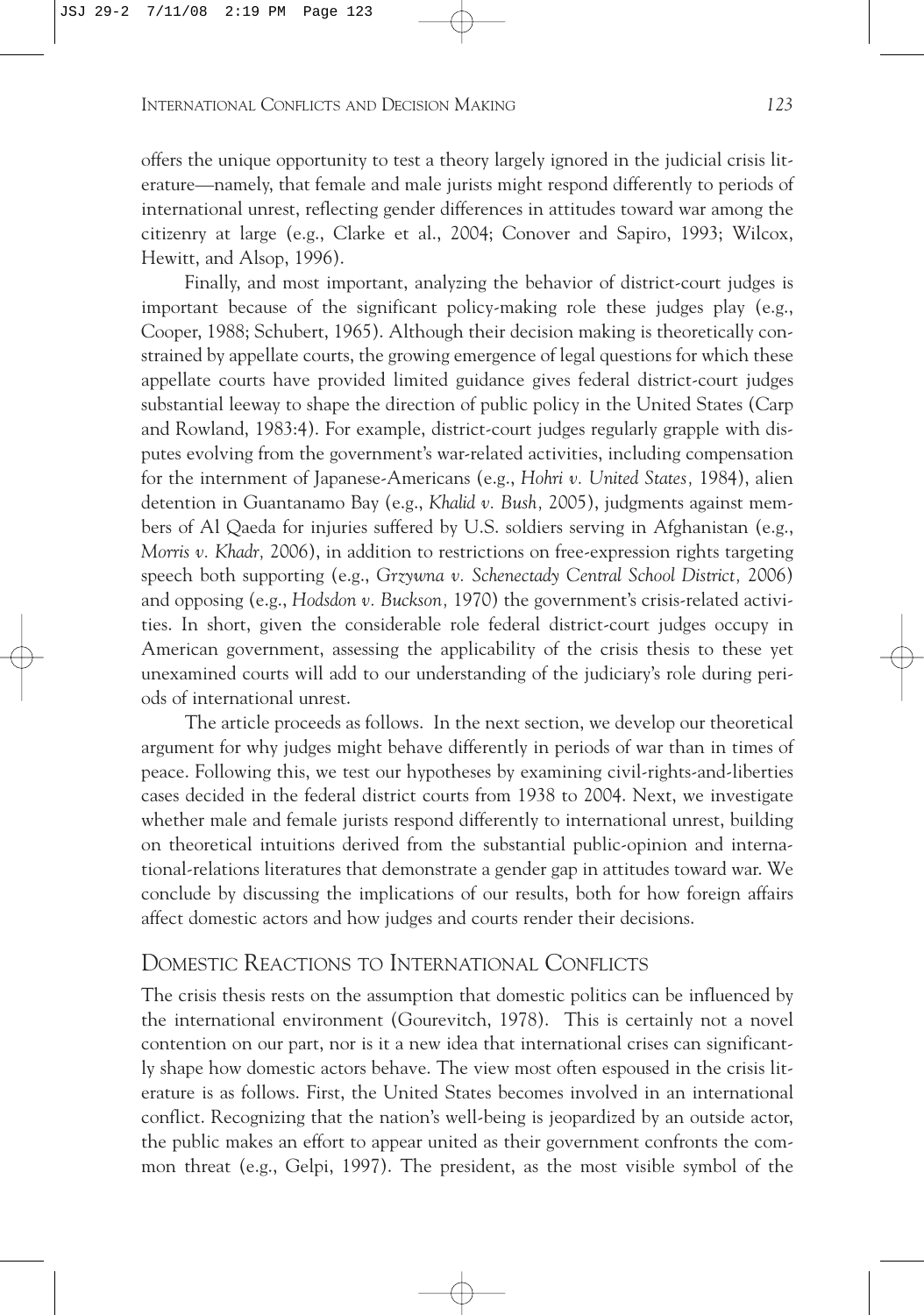nation's common interest, benefits from this amplified cohesion through increased approval ratings as a result of Americans' efforts to show the foreign opposition that they are of a like mind (e.g., Erikson, Luttbeg, and Tedin, 1980; Mueller, 1970; Oneal and Bryan, 1995; Russett, 1990; but see Lian and Oneal, 1993). Next, government officials develop policy responses to the national-security threat that often involve suppressing civil rights and liberties at home (e.g., Duggan, 2005; Heymann, 2002; Tushnet, 2003). Congress, in an effort both to avoid drawing the ire of a public that has rallied around the president and to present a united front (e.g., Schultz, 1998), recognizes the executive as the nation's voice in foreign affairs (e.g., Hinckley, 1994; Koh, 1996) by endorsing the president's crisis-related prerogatives (e.g., Edwards, 1976; Fleisher and Bond, 1988; Meernik, 1993; Peterson, 1994; Prins and Marshall, 2001; Wildavsky, 1966; but see Fleisher et al., 2000). Once these policies take effect, members of the public bring lawsuits challenging these governmental actions as unconstitutionally restricting their civil rights and liberties, ultimately giving the judicial branch final say on the matter (although Congress can have "last licks" by stripping federal courts of jurisdiction or overriding statutory decisions, while the president can indifferently enforce judicial decisions).

This elemental account of the domestic response to international crises is important for two reasons. First, it makes clear that international crises influence the behavior of domestic political actors, both elite and nonelite. Second, it offers a theoretical foundation for the idea that the judiciary's response to international crises might mirror that of the public and Congress. Though they hold a special place in society, federal judges are, after all, citizens too, and there is no reason to assume that they are immune from the nationalistic tides that swell during periods of international crisis (e.g., Rossiter, 1976:91). Therefore, we argue that international crises are likely to elicit a response from the courts that echoes the reactions of the public and Congress. This response is expected to be structured by the same factors that shape the actions of the other actors we have discussed; specifically, the desire to appear united in the face of an international threat. Supporting this perspective, former Chief Justice Rehnquist (1998) has argued that, like other members of society, Supreme Court justices have no desire to harm the nation's war efforts. Similarly, comments made by federal District Court Judge William Young (D. MA.) at the sentencing hearing of the "shoe bomber," Richard Reid, are clearly suggestive of embracing an us/them mentality in response to a foreign threat.

You are not an enemy combatant, you are a terrorist. You are not a soldier in any army, you are a terrorist. To call you a soldier gives you far too much stature. . . . You are a terrorist, and we do not negotiate with terrorists. We hunt them down one by one and bring them to justice. . . . You see that flag, Mr. Reid? That's the flag of the United States of America. That flag will fly there long after this is all forgotten. That flag still stands for freedom. You know it always will (quoted in Belluck, 2003:13).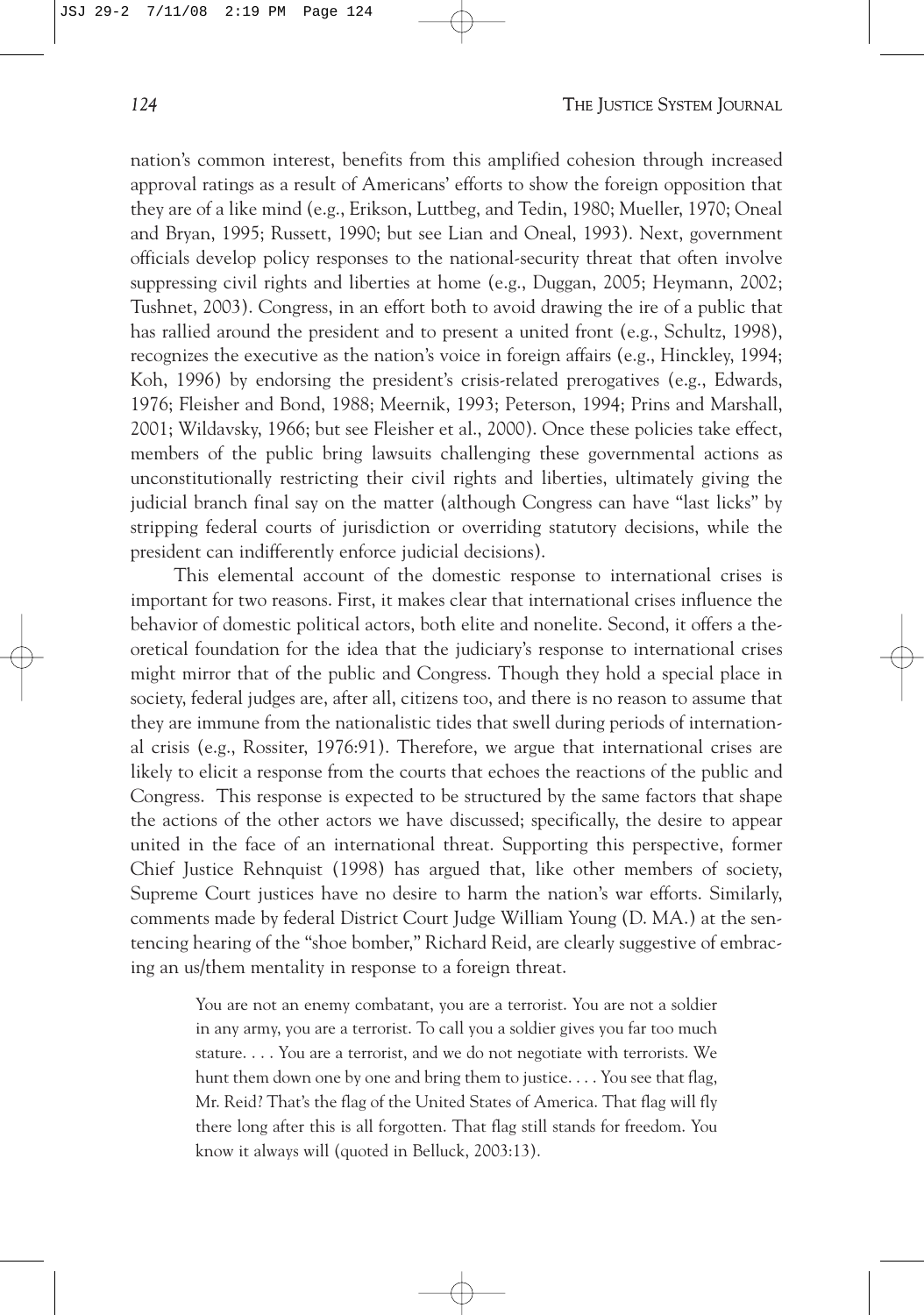Given these comments, and consistent with the majority of the judicial crisis literature (e.g., Epstein et al., 2005:4), we expect that the judiciary's response to international crises will personify those of the public and Congress. Although it is reasonably well established that the public rallies by showing greater support for the president, while the legislature rallies by increasing its deference to the executive's agenda, the question remains: how do the courts rally? The most common version of the crisis thesis suggests that judges' desire to maintain the appearance of national unity (to rally) will result in support for governmental efforts to curtail the civil rights and liberties of the citizenry (e.g., Clark, 2006; Epstein et al., 2005; Linfield, 1990; Lobel, 2002; Rostow, 1945; Tushnet, 2003). Such is the case for two reasons.

First, it is important to recognize that civil rights and liberties cases often come before the courts precisely because of specific actions taken by the government during periods of crisis. After all, it was the government that suspended habeas corpus during the Civil War; it was the government that instituted the Alien and Sedition Acts; it was the government that oversaw the internment of Japanese Americans during World War II; and it is the government that is currently scaling back Americans' civil rights and liberties under the Patriot Act. Moreover, these actions are often presented by the government as measures necessary to handle the crisis facing the country. Therefore, if the courts were to rule in favor of upholding the civil rights and liberties involved in any given case, they could potentially undermine the government's effort to deal with the crisis. This creates a strong incentive for judges to support governmental policies that curtail rights and liberties. As Downs and Kinnunen (2003:390) note, "The provisions relating to the war powers of the executive and legislative branches and a long line of Supreme Court precedents indicate that the government possesses greater power in times of war than in times of peace, and that the concomitant balance between liberty and security may properly shift." Further, in their efforts to promote the government's ability to manage a crisis, judges can altogether avoid hearing cases related to the government's war-related activities by invoking the political-questions doctrine (e.g., Adler, 1996; Franck, 1992; King and Meernik, 1999). In so doing, judges are capable of tacitly supporting governmental policies by ensuring that challenges to those policies are kept out of the federal court system. This is a particularly relevant point with regard to the study of district courts since these adjudicative bodies occupy a position at the front-door of the federal judiciary and, thus, provide the initial determination as to whether a particular case is ripe for federal court review.

Second, court rulings in these cases can also shape the nation's unity, or more accurately, the appearance of national unity, regardless of whether the cases are directly related to the government's crisis-related policies that curtail civil rights and liberties. For example, many civil rights and liberties cases that come before the courts specifically deal with individuals' criticisms of government actions or officials, but do not explicitly challenge restrictive governmental policies related to the war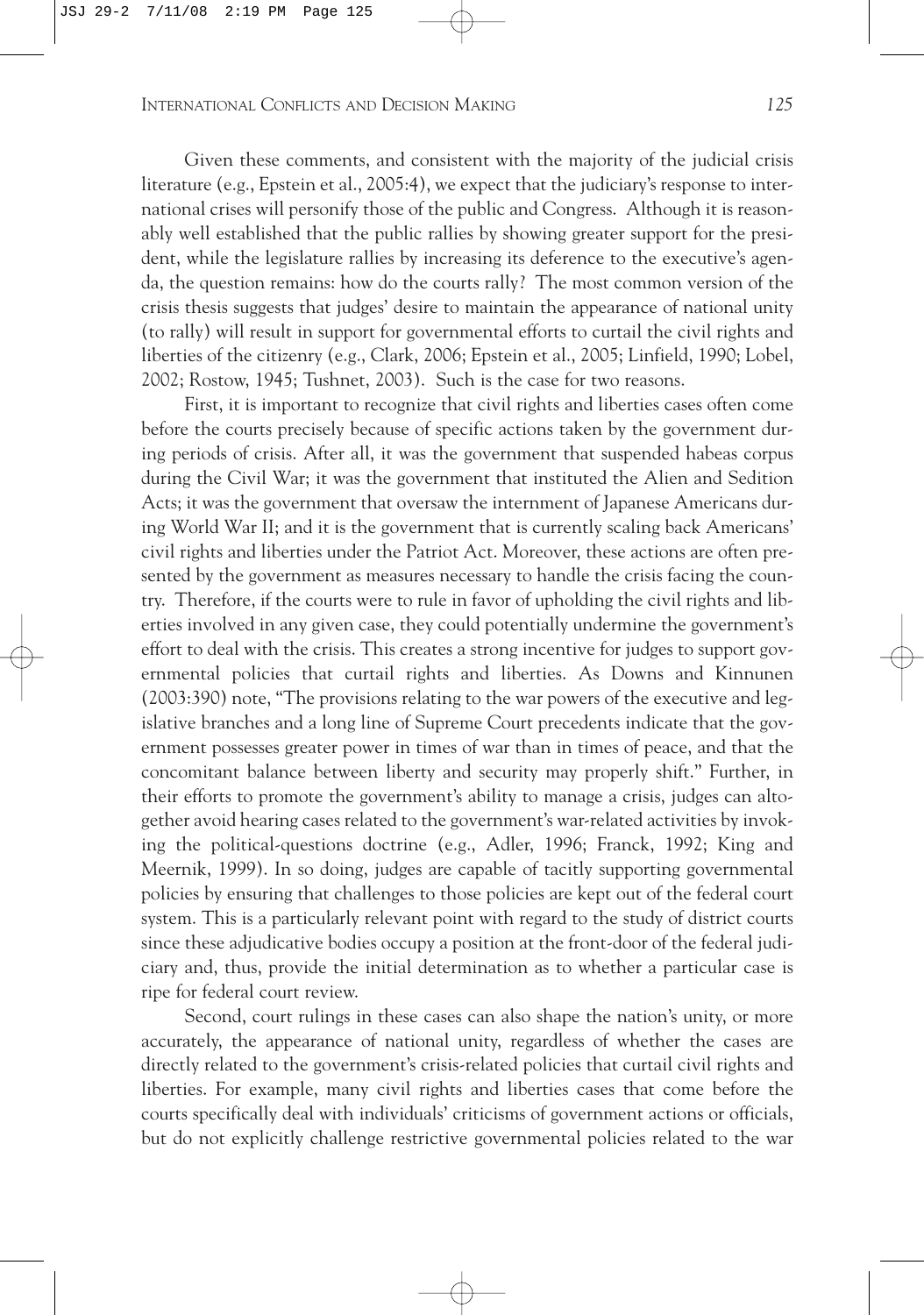effort. This may be particularly true during periods of international crisis because citizens are increasingly likely to voice their opposition to the government's tactics. Though seemingly protected by the Constitution, large protests and other forms of dissent against the government can certainly harm the appearance of unity. To the extent that the courts are interested in helping the nation appear united, we expect they will be less likely to support these freedoms during periods of crisis. Further, criminal cases that are decided during, but are unrelated to, an international crisis might result in increased judicial deference to the executive branch by siding with the federal prosecution (e.g., Clark, 2006). In so doing, federal judges indicate their willingness to support the executive's policies as the line between domestic and international affairs blurs. For example, studies indicate that federal district-court judges (Ducat and Dudley, 1989), court-of-appeals jurists (Randazzo, 2004), and Supreme Court justices (King and Meernik, 1999; Yates and Whitford, 1998) are more likely to defer to the federal government on issues implicating foreign affairs than in purely domestic cases. Moreover, as Epstein et al. (2005:27) point out, judges may respond to international crises by altering their standards for adjudicating allegations of the suppression of free-expression rights, in addition to modifying their definitions of reasonable searches and seizures, regardless of whether the case is explicitly tied to the government's war effort. Consistent with this view, we hypothesize that federal district-court judges will rule more conservatively in civil-rights-and-liberties cases during periods of international conflict than in periods of peace.

Of course, it is equally important to note that scholars, and to a lesser extent judges themselves, have suggested an alternative perspective of the judicial branch's behavior during periods of international crisis. This view suggests that, rather than defer to the democratically elected branches and sanction the suppression of Americans' civil rights and liberties during periods of international crisis, the courts should, and do, instead "rebuke the legislatures and executive authorities when, under stress of war, emergency, or fear of Communism or revolution, they have sought to suppress the rights of dissenters" (Fortas, 1968:22; see also Barak, 2002; Klinkner and Smith, 1999; Koh, 2002). A classic example of this is Chief Justice Taney's circuit court opinion in *Ex Parte Merryman* (1861), holding that President Lincoln's suspension of habeas corpus during the Civil War was unconstitutional (although Lincoln ignored Taney's decision only to have the Supreme Court strike down the president's power to suspend habeas corpus in the separate case of *Ex Parte Milligan,* 1866). In the federal district courts, a recent example is evident in *U.S. v. Koubriti* (2003), in which former Attorney General Ashcroft was judicially admonished for discussing pending litigation against three individuals suspected of having knowledge of the September 11th attacks, in spite of a judicial order that prohibited the public disclosure of information that might interfere with a fair trial or otherwise prejudice judicial proceedings. Writing for the court, Judge Gerald Rosen (E.D. MI.) (2003:726) explained: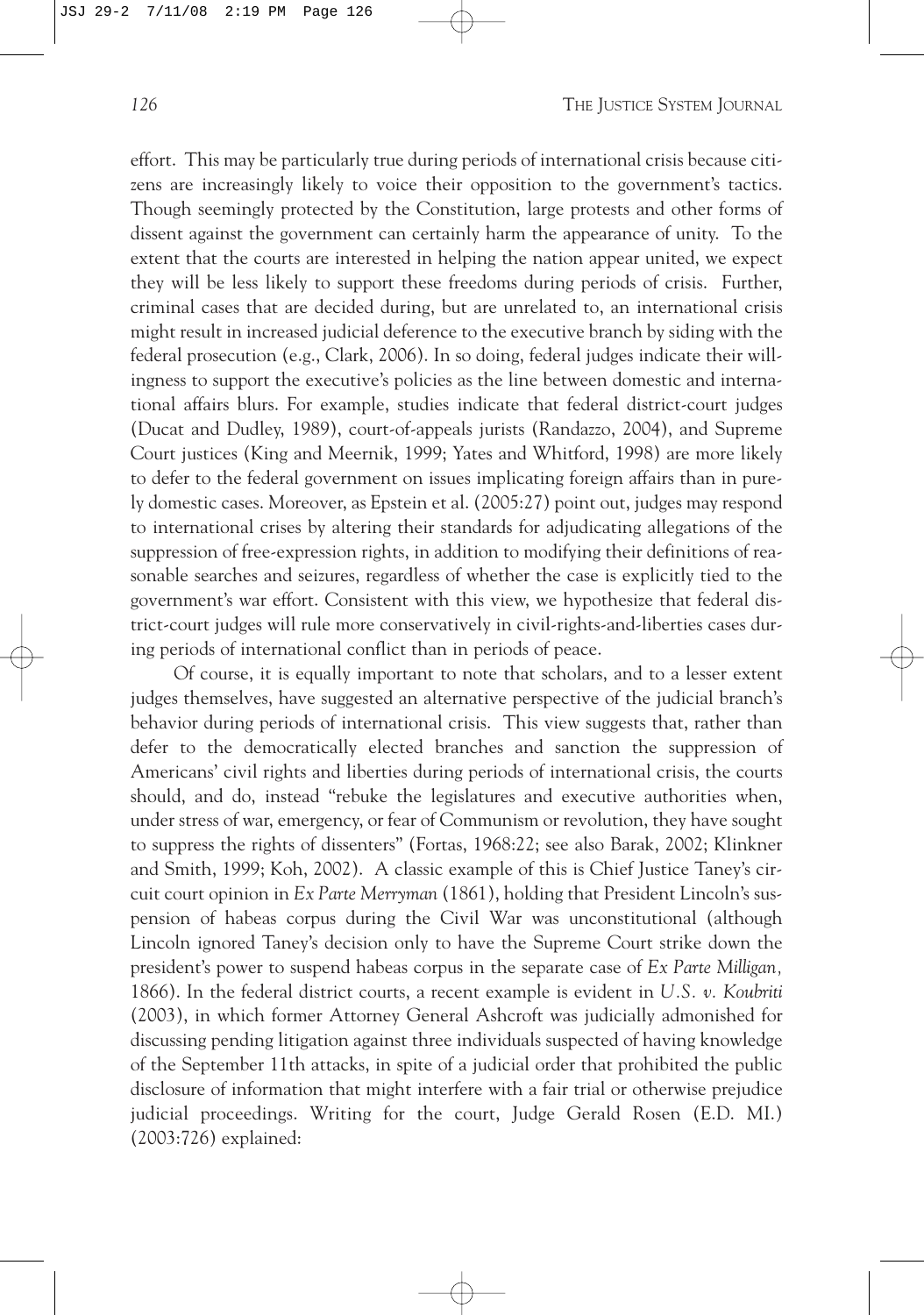Despite his unquestioned duty to address the Nation on matters of public concern, and his more specific responsibility to keep the Nation informed of the Justice Department's efforts in the war on terror, the Attorney General has an equally vital and unyielding obligation, as the Nation's chief prosecutor, to ensure that defendants are accorded the fair trial guaranteed to them under our Constitution. In this case, this essential balance was jeopardized, even after the Court had issued specific warnings.

In essence, this view stems from the judicial branch's unique institutional place in American government. Because federal judges are seemingly insulated from public pressures, with no electoral or political accountability, they are in a distinctive position to actually *protect* the rights of Americans in the face of restrictions from the executive and legislative branches. For example, in *Padilla v. Hanft* (2005:690-91), District Court Judge Henry Floyd (D. S.C.), in granting Padilla's habeas-corpus petition, wrote that "the Court is of the firm opinion that it must reject the position posited by [the United States]. To do otherwise would not only offend the rule of law and violate this country's constitutional tradition, but it would also be a betrayal of this Nation's commitment to the separation of powers that safeguards our democratic values and individual liberties." As this makes clear, Judge Floyd recognizes that the judiciary may have a special responsibility to defend the rights of individuals, even when this forces the courts to oppose the elected branches of government. If this alternative view of the courts comports with reality, we expect that periods of international crisis will decrease the likelihood of observing judges deferring to the elected branches in their attempts to suppress civil rights and liberties based on their perceived role in protecting the rights of the American citizenry. As such, this version of the crisis thesis predicts that, during international conflicts, judges will be less likely to render conservative decisions.

Finally, it is imperative to identify a third view corresponding to judicial decision making during wartime that predicts that international crises will have no influence on judicial decision making because the courts may simply continue on with business as usual (e.g., Gross, 2003:1043). This variant of the crisis thesis suggests that liberal judges will continue to support the civil-rights-and-liberties claimant, while conservative judges will continue to support limitations on civil-rights-and-liberties claims, regardless of whether the country is engaged in an international conflict. Indeed, this appears to be the position advanced by Supreme Court Justice Jackson in *West Virginia v. Barnette* (1943:642), in which he noted during the heat of World War II: "If there is any fixed star in our constitutional constellation, it is that no official, high or petty, can prescribe what shall be orthodox in politics, nationalism, religion, or other matters of opinion or force citizens to confess by word or act their faith therein. *If there are any circumstances which permit an exception, they do not now occur to us*" (emphasis added).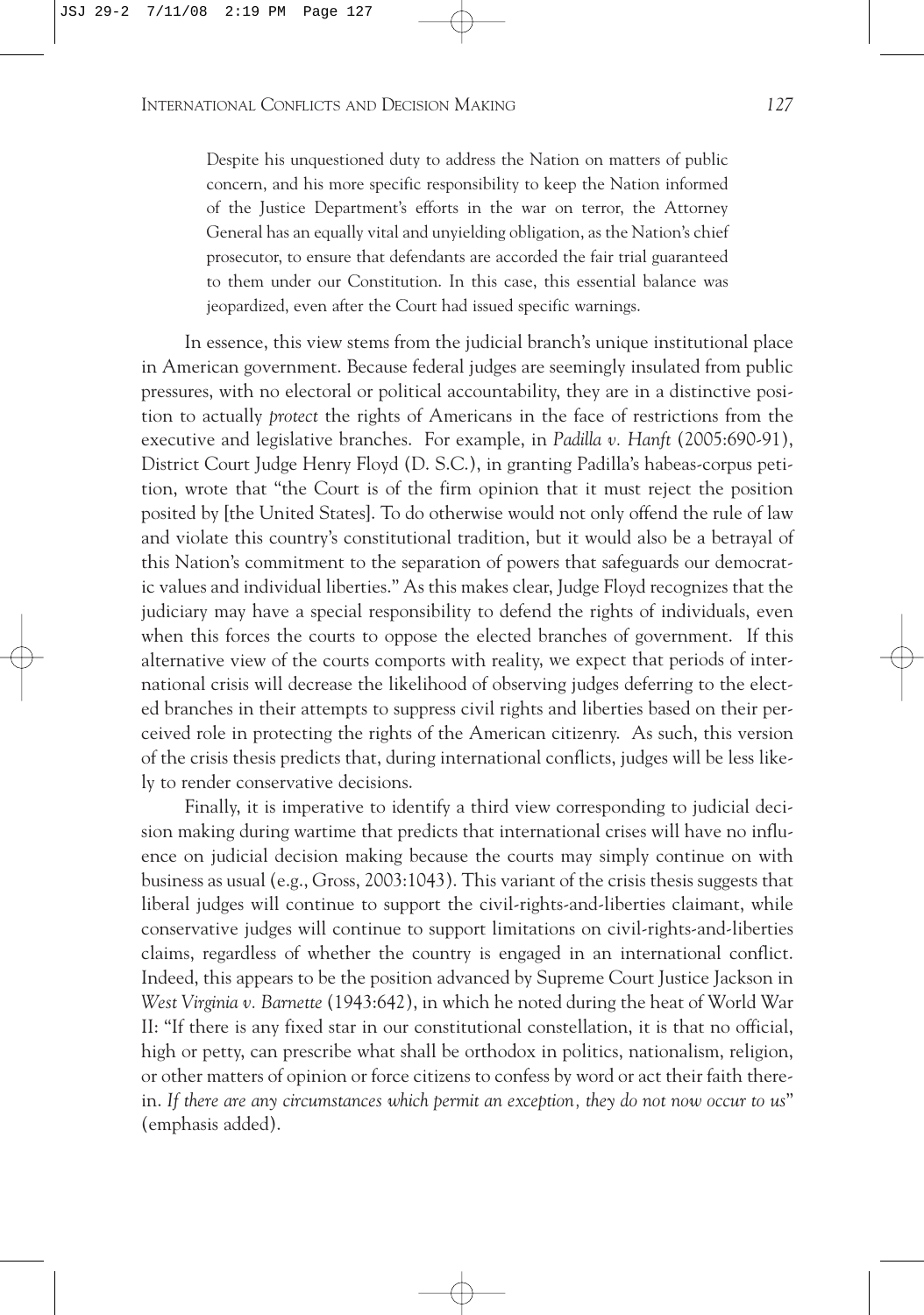## RESEARCH METHODOLOGY AND DATA

To subject these rival hypotheses involving the crisis thesis to empirical validation, we collected data from the decisions of U.S. district-court judges in civil-rights-andliberties cases (including criminal-justice disputes) published in the *Federal Supplement* from 1938 to 2004, excluding cases decided by three-judge panels. We recognize that the inclusion of only published decisions may potentially bias the findings in this study, in that differences might exist with respect to unpublished versus published decisions. Nonetheless, because published opinions are most likely to reflect those disputes that have substantial import beyond the parties directly involved in a case (e.g., Rowland and Carp, 1996; Swenson, 2004), we believe these decisions are well-suited for investigating the crisis thesis, with the caveat that our results may not be applicable to unpublished opinions. Further, since unpublished decisions available on Westlaw and Lexis are incomplete, particularly before 1986, and because access to these early opinions at the district courts is limited (e.g., Sisk, Heise, and Morriss, 2004:537), the inclusion of unpublished opinions would likely introduce substantial temporal bias into our analyses.

This dataset includes more than 48,000 cases handled by more than 1,700 judges. Selected cases encompass litigation involving alien petitions, criminal rights, discrimination claims, freedom of expression and religion, habeas-corpus claims, military exclusion, and the right to privacy. In an effort to include only those issue areas that might theoretically implicate an international crisis, we examined cases involving each of the issue areas discussed above to locate both federal district-court and Supreme Court cases that evolved from military- and conflict-related activities. Because we found one (or more) cases falling into these issue areas, all cases falling under that issue area were included in the analyses.<sup>1</sup> Thus, the cases under analysis

 $1$  In particular, we examined each issue area to identify conflict-related cases, such as those disputes involving national-security threats, the suppression of political speech that is related to an international conflict, and the rights of military personnel during wartime. We were able to locate cases matching all of the categories described above. Our logic in making this distinction is that, given the existence of a war-related precedent within a particular issue area, cases falling within that general issue area may potentially receive dissimilar treatment depending on whether they are decided during war or peace (e.g., Garvin, 1999:707; Gross, 2003:1095; May, 1989:264).

The following cases constitute a partial, but representative, sample of disputes utilized to determine whether a particular issue area might theoretically receive disparate treatment as a result of being decided in times of international conflict. We included cases involving habeas corpus in our dataset, given the Supreme Court precedent of *Ex Parte Milligan* (1866), which involved the suspension of habeas-corpus rights during the Civil War. We incorporate cases involving alien petitions due to the existence of *United States v. Herberger* (W.D. WA. 1921), a district-court case centering on the government's attempt to revoke a certificate of naturalization based on the government's allegation that the defendant refused to renounce his allegiance to the German emperor. Cases involving free expression were included based on *Schenck v. United States* (1917), which implicated the government's attempt to prosecute Schenck for distributing leaflets urging resistance to the draft in violation of the Espionage Act. Disputes involving criminal activity were included as a partial function of *United States v. Mulligan* (N.D. N.Y. 1920), a criminal case concerning the defendant's refusal to provide the government with records regarding sugar sales in violation of the Lever Act, which compelled business owners to provide the government with sales records on certain goods deemed essential to national security and defense. Controversies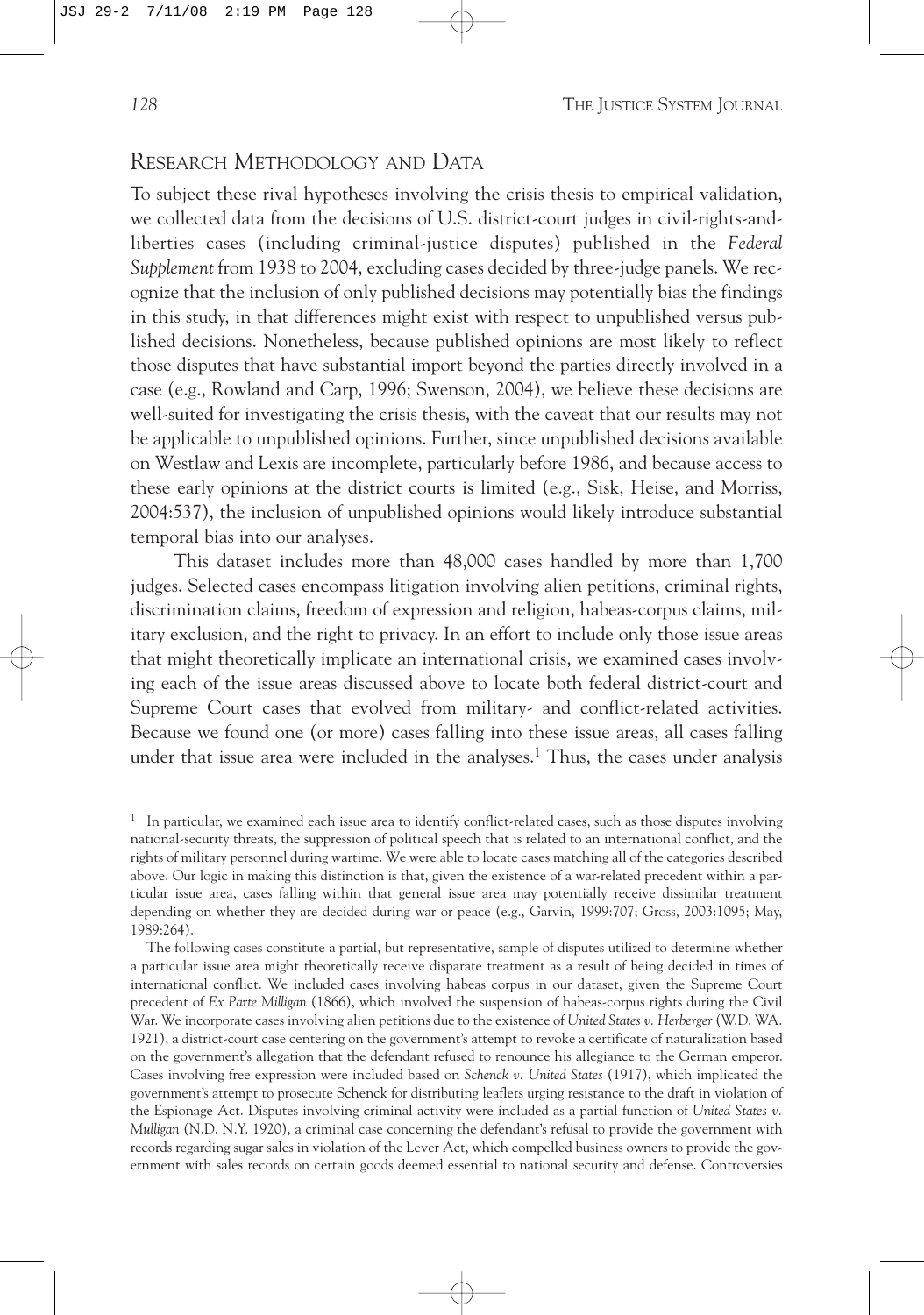involve disputes that are both related and unrelated to wars and crises. This allows us to evaluate the extent to which international conflicts might influence judicial decision making in federal district courts for a broad range of controversies involving civil rights and liberties (e.g., Epstein et al., 2005).

The exact coding of our dependent variable and independent variables is discussed in the Appendix. Our dependent variable captures the ideological direction of the decision. We created this variable based on a well-established methodology (e.g., Carp and Rowland, 1983; Rowland and Carp, 1996; Manning, Carroll, and Carp, 2004; see also Songer, 1999; Spaeth, 2003). Liberal decisions involving criminal rights and habeas-corpus claims support the rights of the criminally accused, while conservative decisions are in favor of the government. For cases involving freedom of expression and religion, liberal decisions favor the litigant alleging a violation of these freedoms, while conservative decisions favor restrictions on free speech and religion. Liberal decisions related to discrimination are supportive of the litigant claiming discrimination, while conservative decisions are the opposite. Decisions that support the litigant alleging a violation of privacy rights are coded as liberal, while decisions that favor limitations on privacy rights are coded as conservative. For cases involving alien petitions, liberal decisions support the petitioner, while conservative decisions favor the government. Liberal decisions in military-exclusion cases favor the individual claiming, for example, a violation of constitutional rights as a result of military-exclusion orders, while conservative decisions favor the government. Since our dependent variable is dichotomous, we employ a probit model, estimated using robust standard errors.

The primary variable of interest in our analysis is whether the United States was involved in an international conflict. On the one hand, we might classify conflicts only as congressionally declared wars (i.e., World War II) or congressionally authorized uses of force (e.g., Vietnam, Persian Gulf War). On the other hand, along with these, we might include expert-identified major international crises (e.g., the Berlin Blockade, the Korean War, the Cuban Missile Crisis, the Iran Hostage Crisis). Following Epstein et al. (2005) we opted for the latter strategy. We did so because there is no theoretical reason to include the former conflicts at the expense of the latter. In other words, we have no expectation that judges will consider World War II to be influential on their decisions, but not the Vietnam War. Further, by using the classification scheme adopted by Epstein et al. (2005) we maximize our ability to compare our results with theirs. Accordingly, we identify our conflicts as follows: *Wars* include World War II (12/7/41–8/14/45), the Korean War (6/27/50–7/27/53), the Vietnam War (2/7/65–1/27/73), the Persian Gulf War (1/16/91–4/11/91), and the war in Afghanistan (10/7/01–3/14/02); *Crises* include the Berlin Blockade (6/24/48–5/12/49), the Cuban Missile Crisis (10/16/62–11/20/62), the Iran Hostage

implicating freedom of religion are included based on *Gobitis v. Minersville School District* (E.D. PA. 1937), in which a district court adjudicated whether a school district's policy requiring students to salute the American flag violated the First Amendment.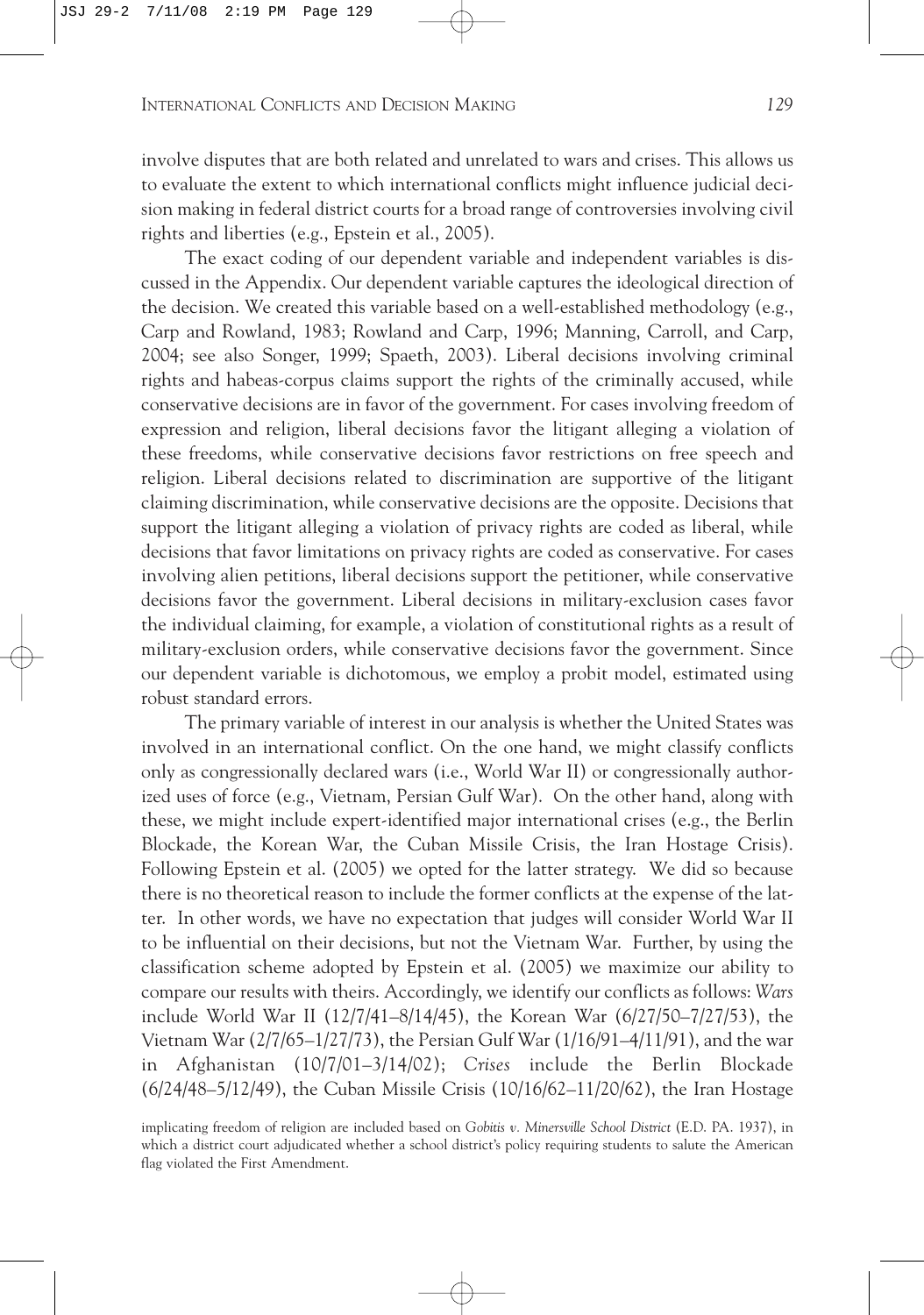Crisis (11/4/79–1/20/81), and the War on Terror (9/11/01–12/31/04, the last date in our data).2

In the statistical models that follow, we estimate the effects of wars and crises in the same model specification, as well as in separate model specifications. We do this because there are considerable differences between wars and crises (e.g., Tushnet, 2003:279). First, many of the conflicts classified as wars resulted in substantial government actions curtailing civil rights and liberties, while most of the crises did not. For example, government reactions to wars include the internment of Japanese-Americans (World War II), the Red Scare (Korean War), and the widespread suppression of political speech (Vietnam War). With the exception of the War on Terror, we are hard-pressed to identify similar government actions with respect to crises. Second, the duration of wars and crises exhibit widespread disparity: the average length of conflicts categorized as wars is 1,126 days, compared to 502 days for crises. Inasmuch as the duration of a war is associated with perceptions of its severity (e.g., Vasquez, 1987), there is good reason to believe that judges might respond differently to short-term shocks to the nation's foreign affairs than to prolonged conflicts. Finally, these conflicts are marked by substantial differences in the number of warrelated deaths. For example, more than 400,000 American casualties are associated with World War II, while 58,000 American deaths stemmed from the Vietnam War. In comparison, those conflicts classified as crises resulted in far fewer casualties, American or otherwise (Department of Defense, 2007). Because judges, like other Americans, are likely to view conflicts associated with relatively large numbers of battle deaths as especially salient (e.g., Gartner, Segura, and Barratt, 2004), we believe this further reinforces our decision to treat wars and crises separately.

To tie wars and crises to the judges' decision calculi, we use the date of the decision according to the *Federal Supplement*. While we recognize that a judge might author his or her opinion days to weeks in advance of the date that the opinion is released, the only date available from the federal reporters is the date of the decision. Further, since a judge can theoretically withhold or alter an opinion at any given point until the decision is announced (e.g., Clark 2006), we believe this choice is most appropriate, while recognizing that this choice is not without its problems. For example, a judge might reach an opinion that was entirely driven by the crisis thesis, but publish that opinion some days after a conflict ends. Accordingly, we experimented with a variety of alternatives for tying the beginnings and ends of conflicts to opinions, none of which altered the substance of the findings presented here.

To account for more well-established influences on district-court decision making, we include a number of control variables in the models. First, following from the substantial literature demonstrating that attitudes influence the choices judges make

<sup>&</sup>lt;sup>2</sup> The dates for wars were obtained from Epstein et al. (2005:47), while the dates of crises were gathered from Brecher and Wilkenfeld (2004). In our data, 20 percent of decisions were handed down while the country was engaged in wars, and 10 percent of cases were disposed of during crises.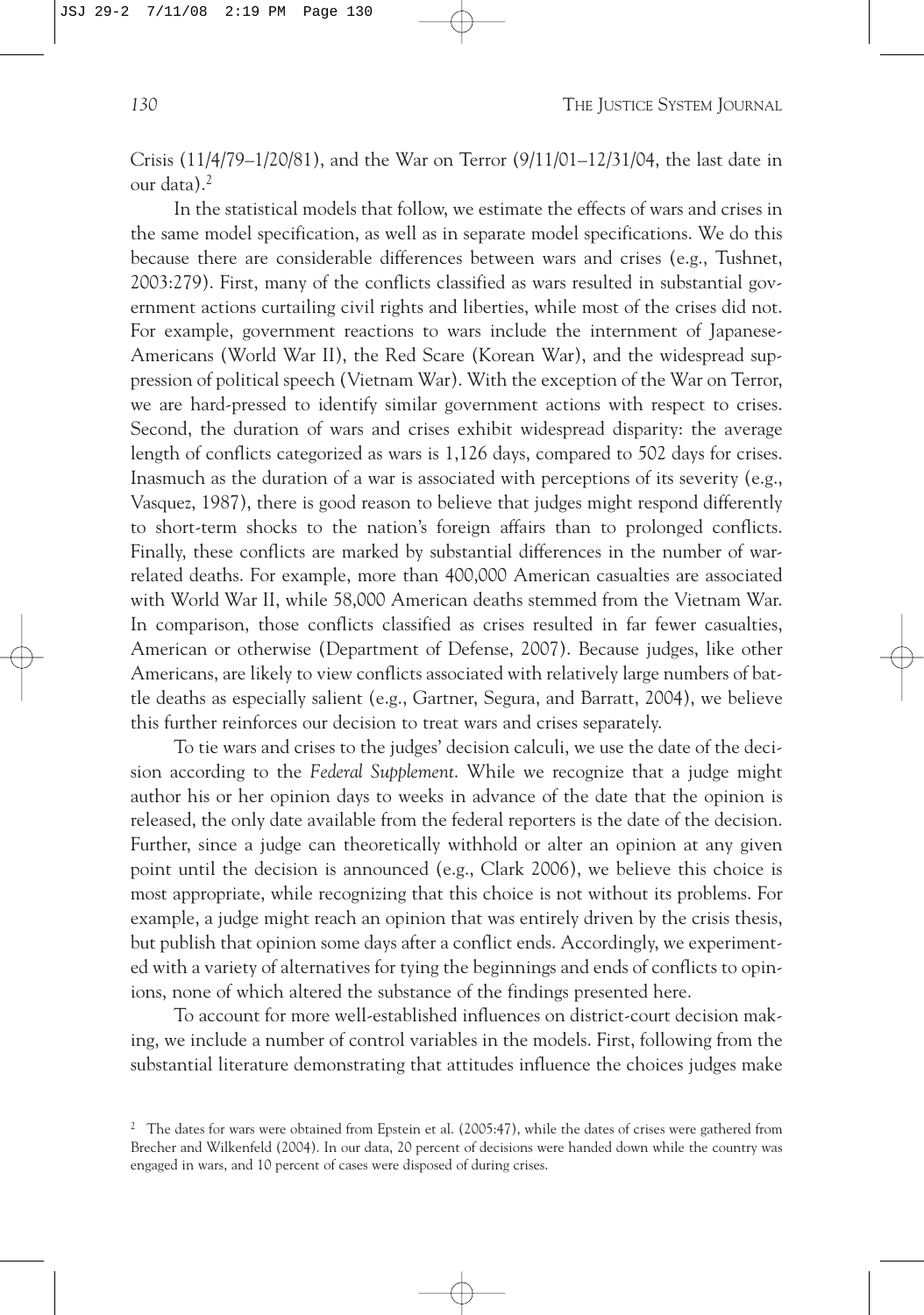(e.g., Carp and Rowland, 1983; Carp, Manning, and Stidham, 2004; Segal and Spaeth, 1993), we include a *Party* variable that captures the party affiliation of the president who appointed each judge in the data. We expect that judges appointed by Republican presidents will be more likely to render conservative decisions than judges appointed by Democratic presidents, consistent with a voluminous body of previous research (for a review, see Pinello, 1999). While we recognize that this is an imperfect surrogate for judicial ideology, it nonetheless has been shown to have substantial face validity. For example, in a meta-analysis of eighty-four articles, books, dissertations, and conference papers on federal-court decision making, Pinello concludes that "party is a dependable measure of ideology on modern American courts. Democratic judges are indeed more liberal on the bench than their Republican counterparts" (1999:243). This corroborates the fact that, with some notable exceptions, presidents are successful at appointing like-minded judges to the federal bench who render decisions consistent with the policy goals of their appointing presidents (e.g., Carp, Manning, and Stidham, 2004; Segal, Timpone, and Howard, 2000).

To control for gender differences that might implicate judicial decision making in cases involving civil rights and liberties (e.g., Gryski, Main, and Dixon, 1986; Manning, Carroll, and Carp, 2004; Peresie, 2005), we include a *Gender* variable. We expect that female judges will be more likely to render liberal decisions than their male counterparts as a result of women's collective experience overcoming discrimination, resulting in increased empathy for underdogs (e.g., criminal defendants, civilliberties claimants) in the judicial system (e.g., Gruhl, Spohn, and Welch, 1981; Songer and Crews-Meyer, 2000). We also include a variable that captures a judge's *Minority* status. Based on the notion that civil-rights advocates pressed for minority judges to contribute to a more equitable society (e.g., Welch, Combs, and Gruhl, 1988:126), and the expectation that minority judges would act to reduce the vestiges of inequality, racial and otherwise (e.g., Crockett, 1970; Sisk, Heise, and Morriss, 1998), we expect that minority judges will be more likely to hand down liberal decisions in civil-rights-and-liberties cases, as compared to their white counterparts.<sup>3</sup>

To capture the fact that federal district courts sit at the bottom of the judicial hierarchy, and might be constrained by the ideological proclivities of the circuit court of appeals under which they operate and the Supreme Court (e.g., Baum, 1980), we control for the preferences of these courts. As a proxy for their ideological makeup, we utilize the proportion of Republicans, as identified by the party affiliation of the president who appointed each judge or justice, serving on the Supreme Court and the supervisory circuit court of appeals pertinent to each district court. While we acknowledge that these are imperfect measures of appellate-court preferences, they

<sup>&</sup>lt;sup>3</sup> In the data under analysis, 63.5 percent of female judges were appointed by Democratic presidents and 36.5 percent were appointed by Republican presidents, while 64.6 percent of minority judges were appointed by Democrats and 35.3 percent were appointed by Republicans. Thus, while a majority of both female and minority judges were appointed by Democrats, it is inappropriate to view these variables as surrogates for affiliation with the Democratic Party.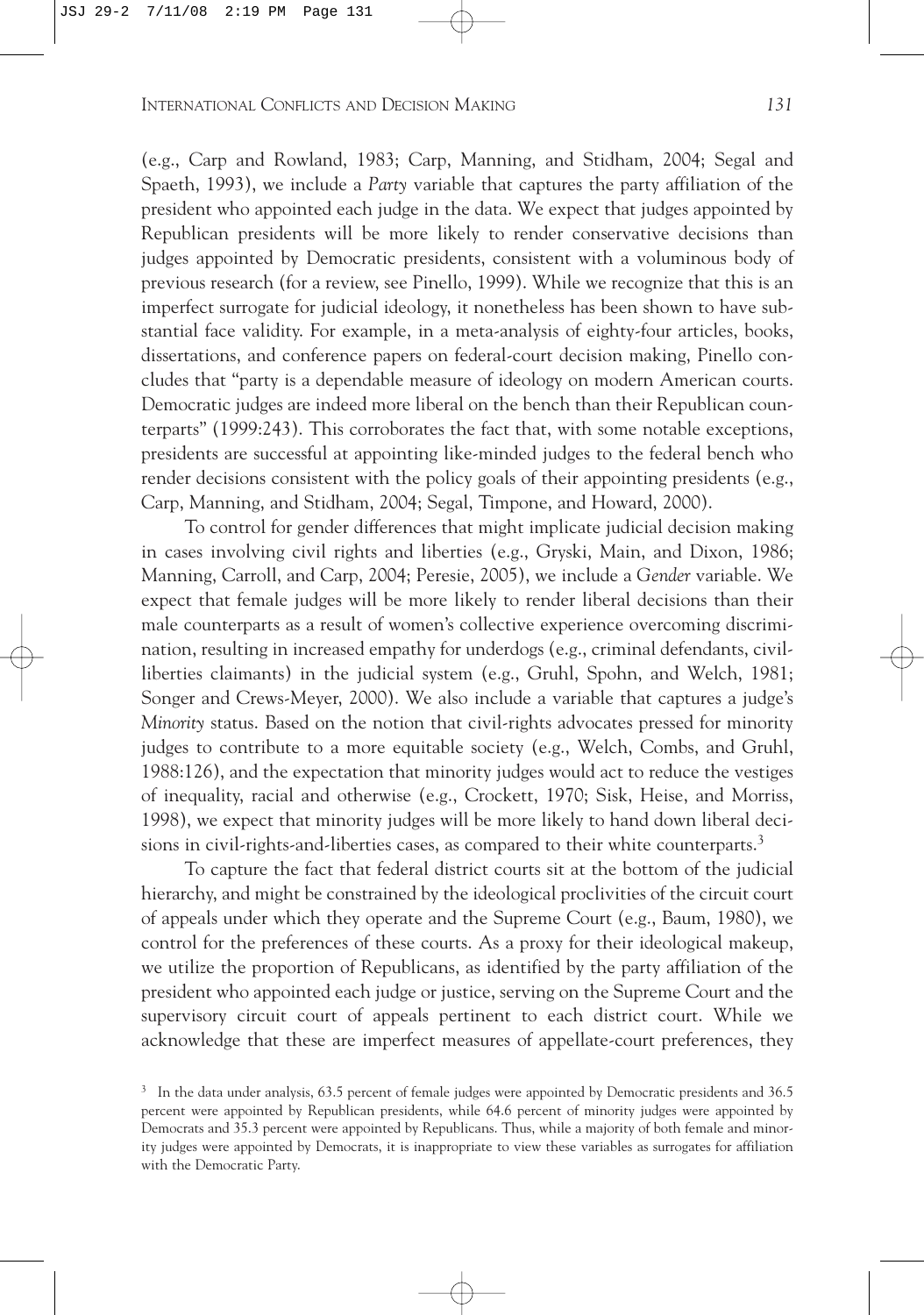# **Table 1 The Effects of Wars and Crises on Decision Making in the Federal District Courts, 1938-2004**

| <b>Predictor</b>                           | <b>Model I</b>                 |            | <b>Model II</b>       |                     | <b>Model III</b>               |            |
|--------------------------------------------|--------------------------------|------------|-----------------------|---------------------|--------------------------------|------------|
| <b>Wars</b>                                | $-0.027$<br>(0.017)            | $[-1.0]$   |                       |                     | $-0.027$<br>(0.018)            | $[-1.0]$   |
| <b>Crises</b>                              |                                |            | $-0.002$<br>(0.020)   | $[-0.1]$            | $-0.004$<br>(0.020)            | $[-0.1]$   |
| Party                                      | $0.289**$ [+10.6**]<br>(0.013) |            | (0.013)               | $0.291**$ [+10.7**] | $0.288**$ [+10.6**]<br>(0.013) |            |
| Gender                                     | $-0.057*$<br>(0.024)           | $[-2.2^*]$ | $-0.055*$<br>(0.024)  | $[-2.1*]$           | $-0.056*$<br>(0.023)           | $[-2.2^*]$ |
| <b>Minority</b>                            | $-0.113**$<br>(0.025)          | $[-4.4**]$ | $-0.112**$<br>(0.025) | $[-4.4**]$          | $-0.112**$<br>(0.025)          | $[-4.4**]$ |
| <b>Supreme Court</b><br><b>Preferences</b> | $-0.536**$<br>(0.045)          | $[-3.7**]$ | $-0.513**$<br>(0.042) | $[-3.5**]$          | $-0.536**$<br>(0.045)          | $[-3.7**]$ |
| <b>Circuit Court</b><br><b>Preferences</b> | $0.071*$<br>(0.038)            | $[-0.5^*]$ | $0.079*$<br>(0.037)   | $[+0.6^*]$          | $0.071*$<br>(0.038)            | $[+0.6^*]$ |
| <b>Constant</b>                            | $0.395**$<br>(0.039)           |            | $0.372**$<br>(0.036)  |                     | $0.396**$<br>(0.039)           |            |
| Wald $X^2$                                 | 1,513.9**                      |            | 1,514.8**             |                     | 1,513.9**                      |            |
| N                                          | 48,025                         |            | 48,025                |                     | 48,025                         |            |

Entries are probit coefficients. Numbers in parentheses indicate robust standard errors. Marginal effects are reported in brackets. Marginal effects were calculated altering the variables of interest from 0 to 1 for dichotomous variables and from the mean to one standard deviation above the mean for continuous variables, holding all other variables at their mean or modal values. Dependent variable indicates the ideological direction of the decision  $(1 = \text{conservative}, 0 = \text{liberal})$ . Models include 53 region-specific dummy variables (results not shown). \* p < .05, \*\* p < .001 (one-tailed tests).

nonetheless serve as a reasonable proxy for district-court judges' perceptions of the ideological bent of the appellate bench (e.g., Pinello, 1999). If the district courts follow the ideological preferences of these higher courts, we expect the signs of the *Supreme Court Preferences* and *Circuit Court Preferences* variables will be positive in direction, indicating that, as the number of Republican judges serving on these courts increases, so too will the likelihood of observing a conservative decision. Finally, in order to account for region-specific influences on federal district court decision making, we include a dummy variable for each state, territory, and possession in the model, save one. The inclusion of these variables allows us to capture regional differences that are attributable to state-specific political values, dissimilar judicial socialization effects, and any cross-state variation in district-court dockets (Carp and Rowland, 1983:84-117).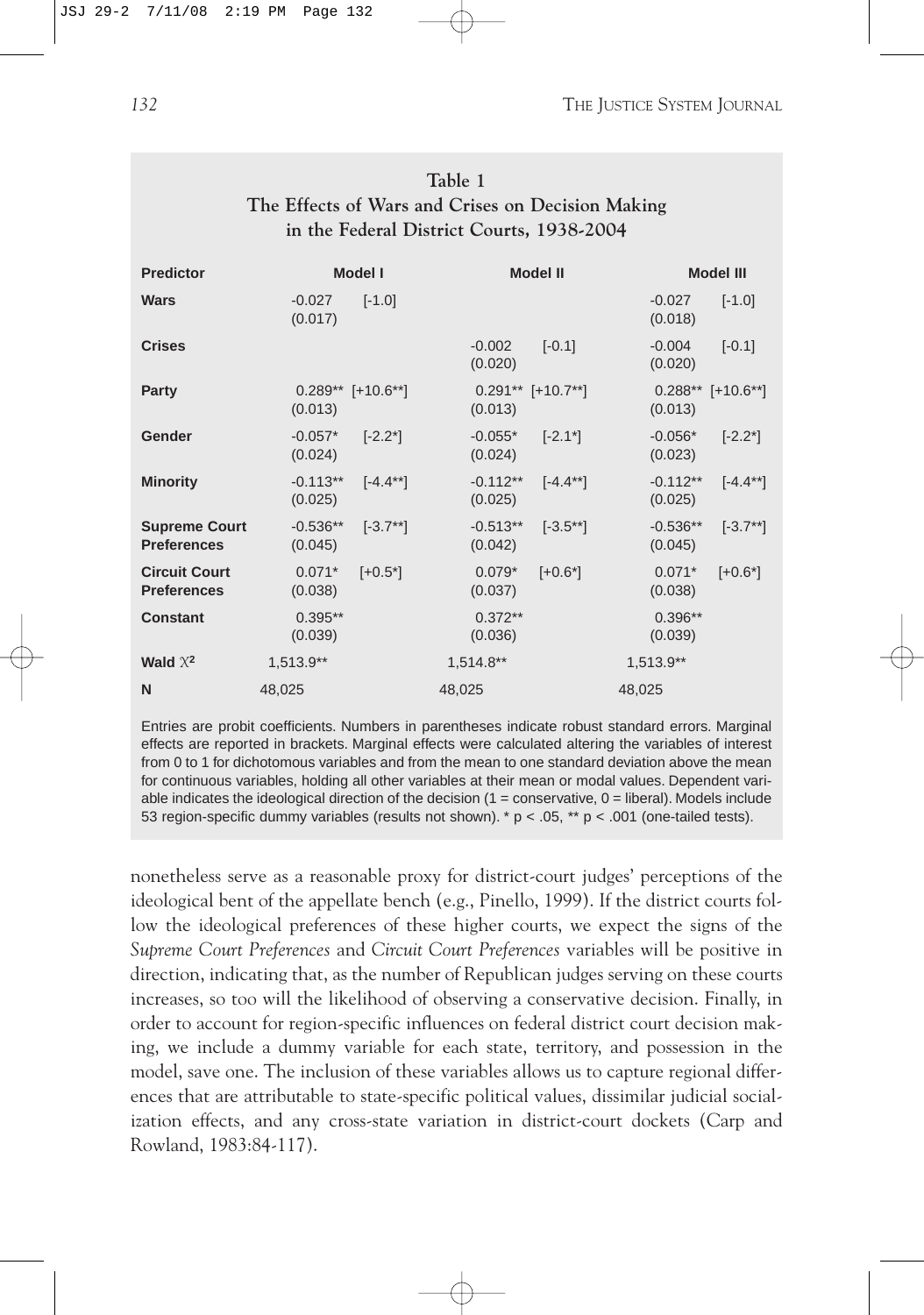Before discussing the results of our statistical models, it is important to note that the dominant objective of our study is to test for the possible influence of wars and crises on decision making in the federal district courts, not to offer an integrated model of judicial choice. Numerous studies have identified a seemingly innumerable variety of variables that may, in any given context, influence judicial decisions. Rather than attempting to construct a comprehensive decision-making model in this article, our more modest goal is to investigate the extent to which periods of international conflict influence the decision making of federal district-court judges.

### EMPIRICAL RESULTS

Table 1 reports the results of our models that estimate the effect of international conflicts on decision making in the federal district courts. Model I estimates the influence of wars only, Model II reports the results considering only crises, and Model III estimates wars and crises in the same model specification. We find no support for the influence of either wars or crises on federal district-court decision making, regardless of whether they are considered separately from each other or are included in the same model. In each model, the coefficients associated with the *Wars* and *Crises* variables fail to attain statistical significance at conventional levels. The strongest support for the influence of conflicts on district-court decision making is provided by Models I and III. In those models, the effect of wars is significant at the 0.07 level. However, while marginally significant, the substantive effect of wars is almost nonexistent. In particular, the results indicate that, holding all other variables at their mean or modal values, federal district-court judges are 1 percent more likely to render liberal decisions during periods of war than in times of peace. Thus, while it does provide some support for the contention that judges appear less willing to endorse restrictions on civil rights and liberties when the nation is embroiled in an international conflict as opposed to periods of tranquility, it also illustrates that this effect, while borderline statistically significant, is substantively devoid of any real meaning. This suggests that extant perceptions concerning judicial opposition to—or support for—government attempts to curtail the civil rights and liberties of Americans during wartime are not well supported by empirical data, at least in the federal district courts. In short, rather than altering their behavior due to a foreign threat as the crisis thesis predicts, district-court judges are best characterized as continuing on with business as usual.

Turning now to the control variables, we find substantial support for the contention that judicial ideology plays an important role in federal district-court decision making. In particular, as compared to a judge appointed by a Democratic president, a Republican-appointed judge is 11 percent more likely to render a conservative decision. In addition, our results indicate that significant differences exist between minority and nonminority jurists: female judges are 2 percent more likely to rule in the liberal direction than male judges, while white judges are 4 percent more likely to rule in the conservative direction than nonwhite jurists. Furthermore, these differences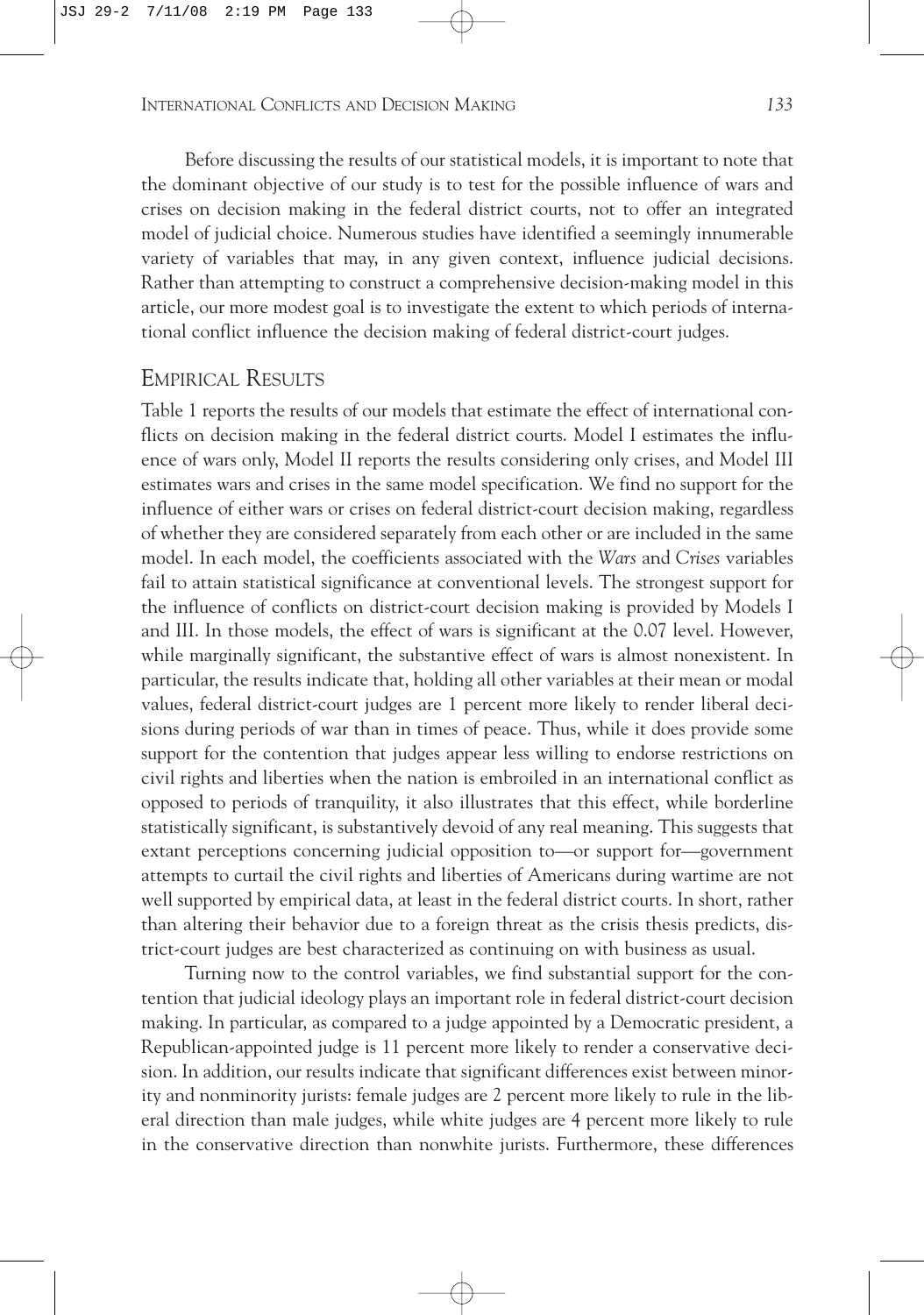are especially enhanced when considering the additive effects of the variables in the model. For example, compared to a white-male judge who was appointed by a Republican, a minority-female judge who was appointed by a Democrat is 17 percent more likely to render a liberal decision.

The results regarding controls for the preferences of the Supreme Court and relevant circuit courts are especially interesting. We provide evidence that districtcourt judges are marginally constrained by the preferences of their supervisory court of appeals. Comparing a circuit court that is 50 percent Republican to one that is 75 percent Republican, a district judge is 1 percent more likely to cast a conservative vote in the latter scenario. However, district-court judges do not respond to the ideological makeup of the Supreme Court in the manner predicted: the addition of a single Republican Supreme Court justice actually *decreases* the likelihood of observing a conservative decision by 2 percent. Thus, district-court judges do not appear to follow the ideological proclivities of the Supreme Court. Rather, the addition of conservative justices—on both the circuit courts and Supreme Court—has very little substantive impact on decision making in the district courts (see also Baum, 1980). Although inconsistent with the hierarchy-of-justice literature, this apparent anomaly can nonetheless be explained in that the likelihood of reversal—which is the primary explanation for why lower-court judges alter their behavior based on the preferences of appellate courts (e.g., Songer, Segal, and Cameron, 1994:693)—is practically nonexistent for district judges. That is, given that district courts dispose of over 300,000 cases per year, while the Supreme Court disposes of less than 100, the probability that a decision will be accepted on appeal to the Supreme Court, much less reversed, is essentially zero. Moreover, since the courts of appeals overwhelmingly affirm those district-court decisions that are appealed (Songer, 1999), the probability of reversal in these courts is minimal (although higher than in the Supreme Court). In addition, because it is difficult for district judges to determine the preferences of circuit courts accurately, since circuit judges are randomly assigned to three-judge panels, the ability of district judges to engage in anticipatory behavior is severely limited. Comments by Judge Henry Graven (N.D. IA.) corroborate these explanations: "the people of this district either get justice here with me or don't get it at all. I've had a number of cases appealed over the years, but I've never been overruled. And I've never had a case go to the Supreme Court" (quoted in Rowland and Carp, 1996:1).

# IS THERE A GENDER GAP?

We have subjected the most common version of the crisis thesis to empirical scrutiny, finding that, while a borderline statistically significant influence of war on federal district-court decision making exists, its substantive effects are minimal. While we could end our analysis here, we believe that it is fruitful to investigate the possibility that male and female judges might respond differently to periods of international unrest. While this consideration is largely absent from the judicial-crisis literature, it is well known to students of both public opinion (e.g., Clarke et al., 2004; Conover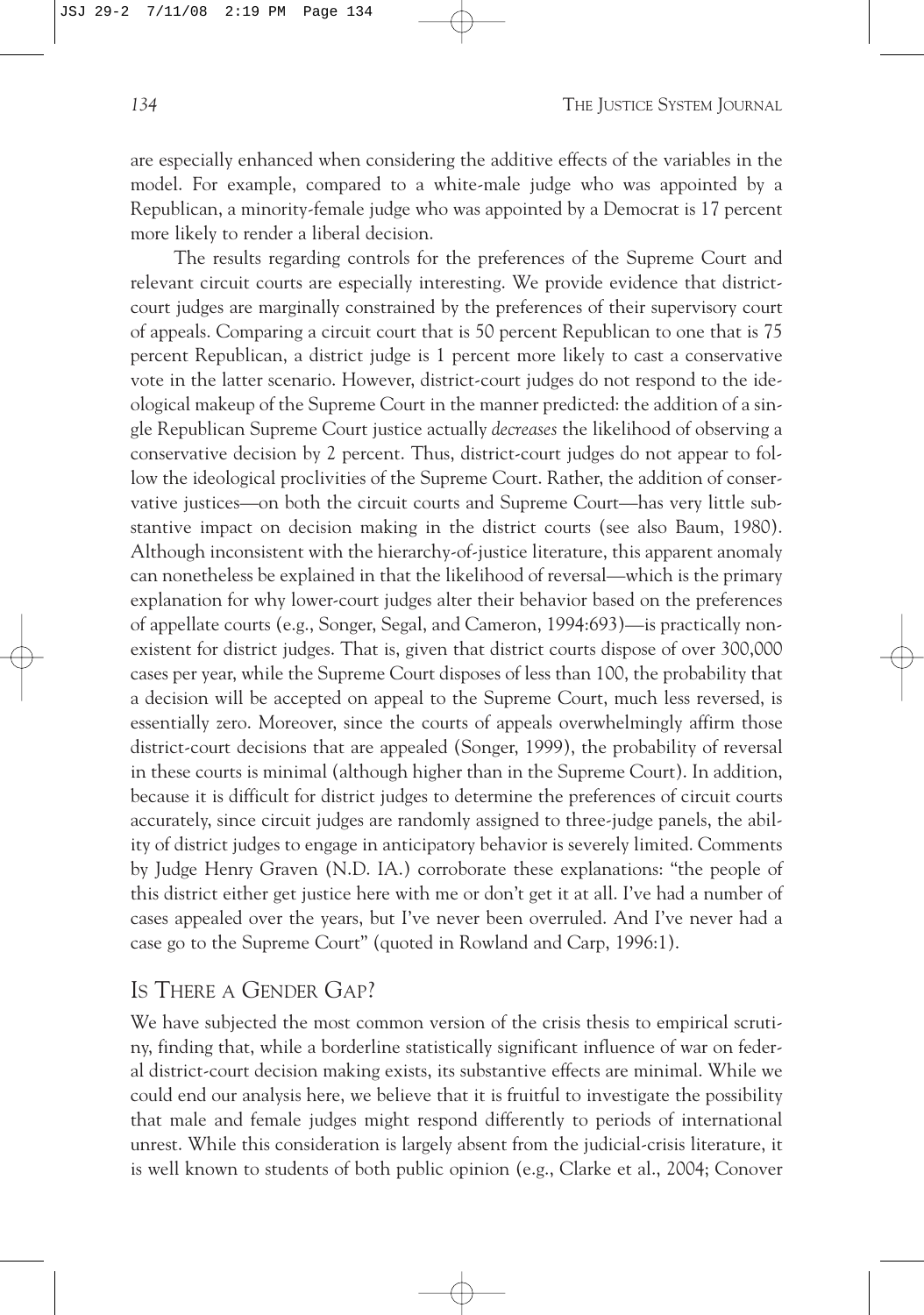and Sapiro, 1993; Wilcox, Hewitt, and Alsop, 1996) and international relations (e.g., Goldstein, 2001; Keohane, 1989; Nincic and Nincic, 2002; Sylvester, 1994). Since we are analyzing decision making in the federal district courts, which are, by far, the most gender-diversified courts in the federal system, $\frac{4}{3}$  this provides an auspicious opportunity to investigate whether gender differences manifest themselves in the judicial response to conflicts.

To be sure, there is substantial evidence that men and women respond differently to international conflicts. For example, numerous studies indicate that American women are consistently less militaristic and more opposed to war than men (e.g., Conover and Sapiro, 1993; Nincic and Nincic, 2002; Shapiro and Mahajan, 1986), while Wilcox, Hewitt, and Allsop (1996) find that women are significantly less supportive of military actions in a cross-national analysis. Summarizing this literature in the American context, Page and Shapiro (1992: 295) conclude that "in practically all realms of foreign and domestic policy, women are less belligerent than men." While there are numerous theoretical explanations for this gender gap with respect to international conflicts, two are relevant here. First, many attribute the gender gap to women holding different values than men (e.g., Gilligan, 1982; Peterson, 1992). Specifically, dissimilar socialization and life experiences, which often result from roles imposed by society, are said to cause women to develop identities as caregivers. In turn, this is purported to move women to focus more on compassion than men, who are argued to be especially driven by competition and aggression. Second, this gender gap has been attributed to the notion that women are more likely to question aggressive government policies due to their shared struggle to achieve and maintain the same rights as men (e.g., Conover and Sapiro, 1993:1081; Cook and Wilcox, 1991). Under this conceptualization, the differences between male and female views of foreign conflicts stem, not from socialization effects, but from women's shared feminist consciousness. As Dietz (1985:23) notes, this social feminism involves a vigorous commitment to the democratic ideals of individual freedom, equality, nonviolence, and civic virtue. Under this account, we might expect female judges to show special sensitivity to the claims of litigants challenging restrictive governmental policies during wartime precisely because of feminist norms that reject hierarchy, government domination, and the use of force (Conover and Sapiro, 1993:1082). Indeed, the above results appear to support both of these explanations: regardless of whether the country is involved in an international conflict, female judges are more sympathetic to litigants challenging government attempts to suppress their civil rights and liberties, even when controlling for ideology.

While an important debate exists as to exactly what fuels this gender gap in attitudes toward war, we do not wish to engage it further. Rather, we seek to empirically

<sup>4</sup> For example, Schafran (2005) reports that as of July 2005, 211 women served on federal district courts, compared to 57 on the courts of appeal and 2 on the Supreme Court. In our data, female judges comprise 7 percent of total observations (3 percent during war and 8 percent during peace). Thus, despite the fact that female judges authored only a small percentage of the opinions under analysis, sufficient observations exist to make estimation possible.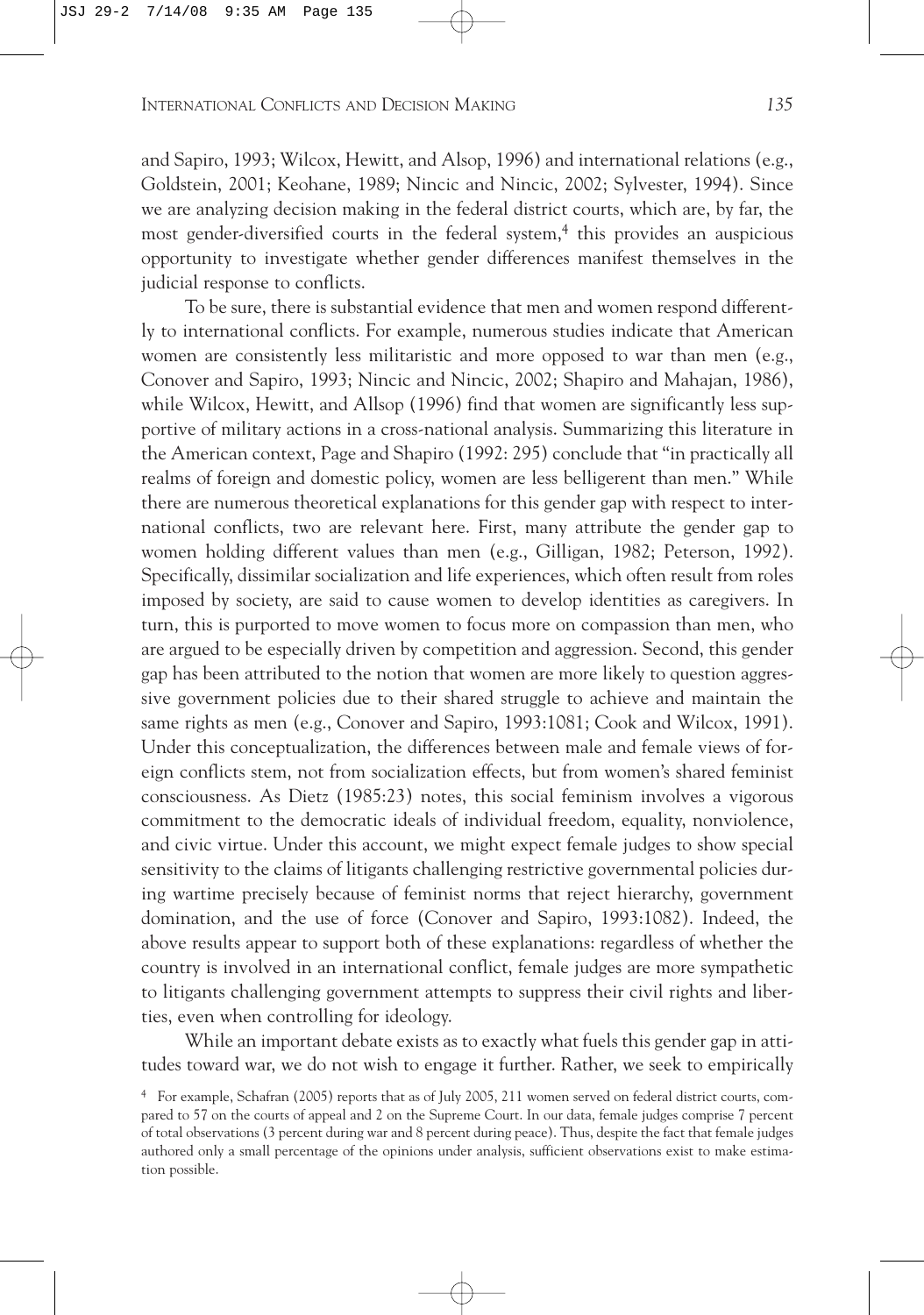| Table 2                                                 |
|---------------------------------------------------------|
| The Effect of Wars on the Decision Making of Male and   |
| Female Judges in the Federal District Courts, 1938-2004 |

| <b>Predictor</b>                           | <b>Parameter Estimate</b> | <b>Marginal Effect</b> |  |
|--------------------------------------------|---------------------------|------------------------|--|
| <b>Wars</b>                                | $-0.021$<br>(0.018)       | $-0.8$                 |  |
| Party                                      | $0.289**$<br>(0.013)      | $+10.7**$              |  |
| Gender                                     | $-0.046*$<br>(0.025)      | $-1.8*$                |  |
| <b>Minority</b>                            | $-0.111**$<br>(0.025)     | $-4.3**$               |  |
| <b>Supreme Court</b><br><b>Preferences</b> | $-0.532**$<br>(0.045)     | $-3.7**$               |  |
| <b>Circuit Court</b><br><b>Preferences</b> | $0.071*$<br>(0.037)       | $+0.8*$                |  |
| <b>Gender x Wars</b>                       | $-0.145*$<br>(0.087)      | $-6.5*$                |  |
| <b>Constant</b>                            | $0.392**$<br>(0.039)      |                        |  |
| Wald $X^2$                                 | 1,516.7**                 |                        |  |
| N                                          | 48,025                    |                        |  |

Entries are probit coefficients. Numbers in parentheses indicate robust standard errors. Dependent variable indicates the ideological direction of the decision  $(1 = \text{conservative}, 0 = \text{lib-})$ eral). Model includes 53 region-specific dummy variables (results not shown).  $* p < .05; ** p <$ .001 (one-tailed tests).

examine whether female judges respond differently than their male counterparts when evaluating disputes involving civil rights and liberties during wartime. If the above logic applies, we expect female judges will be more likely to support the civilrights-and-liberties claimant (i.e., render liberal decisions) during periods of international unrest, as compared to their male brethren.

To determine if male and female judges react differently to periods of international conflict, we estimate Model I in Table 1, with the addition of an interaction term between *Wars* and *Gender*. (We also examined if female and male jurists react differently to crises, as defined above. We find that crises do not influence the behavior of either group. As such, we examine only the influence of wars here.) Table 2 reports the empirical results. The estimate associated with the *Wars* variable reports the effect of wars for male jurists. The marginal effect indicates a statistically insignificant and substantively weak influence of war exists for male judges in federal district courts: less than 1 percent. The marginal effect for *Gender* illustrates the difference between male and female decision making when the nation is at peace. Consistent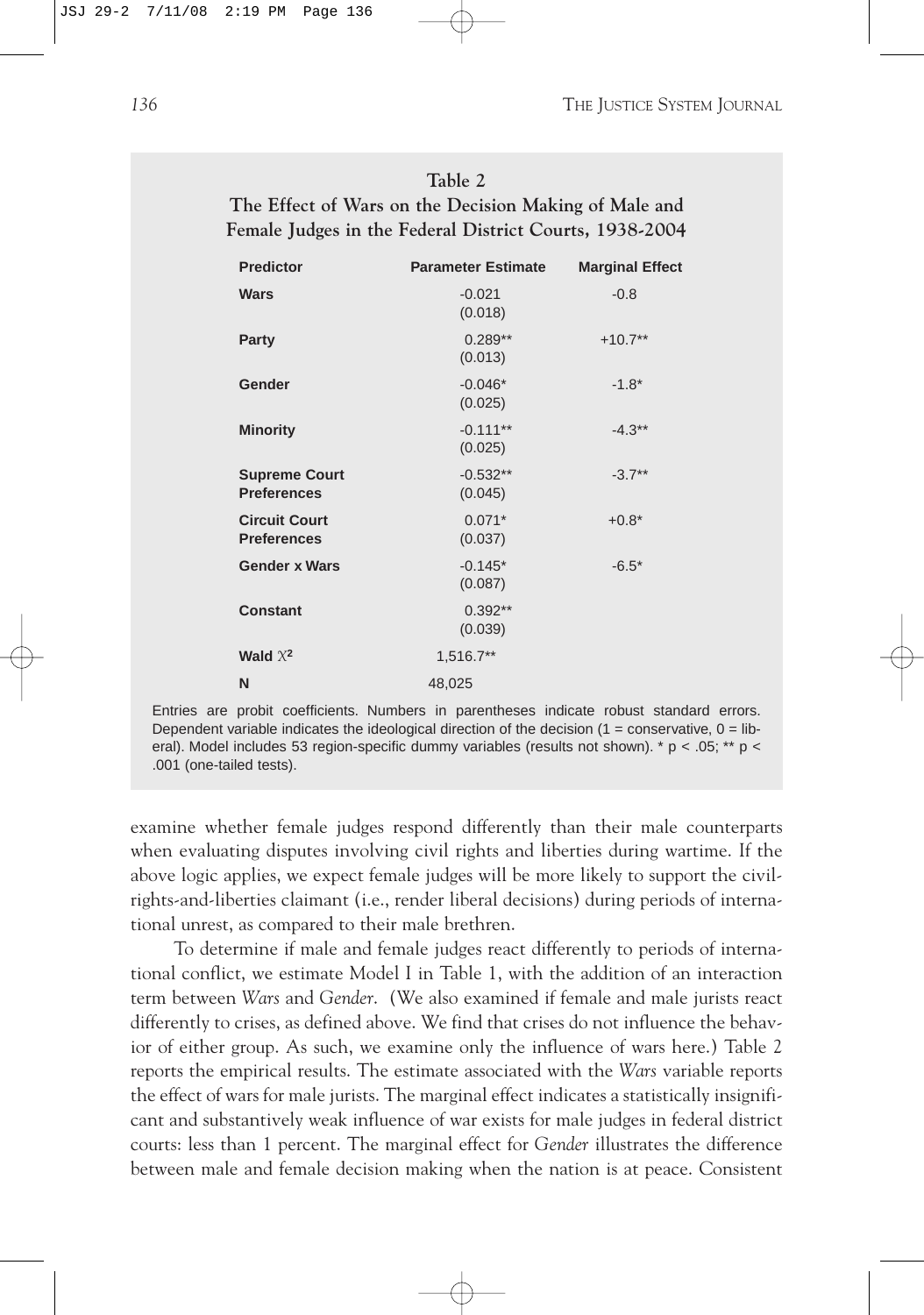with Table 1, female judges are 2 percent more likely to render liberal decisions than their male counterparts. Of primary interest is the interaction term, *Gender* x *Wars*, which illuminates the multiplicative effect of wars on female judges' decision making. The marginal effect indicates that female jurists are 6.5 percent more likely to reject restrictions on civil rights and liberties during wartime as compared to peacetime. Thus, the conclusion can be drawn that male and female judges react differently to periods of international conflict. Specifically, male judges do not respond to periods of international unrest, while female judges are more likely to render liberal decisions during wartime. Thus, these results are consistent with the literature indicating a gender gap in attitudes toward wars. Moreover, these findings indicate that female judges treat prolonged periods of international war differently than short-term shocks to the nation's foreign affairs. This suggests that the severity of an international conflict, along with gender, is an important consideration when evaluating the judicial response to war.<sup>5</sup>

### CONCLUSIONS

Scholars have long debated how foreign affairs influence the behavior of domestic actors. In this research, we have contributed to this literature by examining whether U.S. involvement in foreign conflicts alters the decision making of federal districtcourt judges. Consistent with the crisis thesis, we expected to find that judges alter their behavior during periods of international unrest by disposing of cases either more conservatively (since failure to do so may damage the government's ability to manage a crisis) or more liberally (in an effort to act as guardians of constitutional rights). Upon testing this argument in the federal district courts from 1938 to 2004, our evidence revealed that while female judges are more likely to render liberal decisions during wartime, male jurists do not exhibit a response to war. As such, our findings suggest that gender is an important consideration in evaluating the judicial response to war: although male judges continue on with business as usual, female jurists appear willing to act as guardians of constitutional rights, protecting individuals from a sometimes overzealous government. Further, this effect on female judges applies only to long-term foreign conflicts and is not applicable to short-term shocks to the nation's foreign affairs.

While we have tested the most common variation of the crisis thesis, we encourage future researchers to examine other facets of this paradigm regarding the federal district courts and other judicial venues. For example, one can logically extend the crisis thesis to the investigation of executive-branch success in these

<sup>5</sup> Because the first female district-court judge was not appointed until 1949 (Burnita Matthews), we ran splitpopulation models (separating male and female judges), as well as a model that included a post-1949 dummy variable, to account for the fact that female judges did not serve on the district courts during World War II and served in limited capacity during the Korean War. Those results are consistent with the findings reported in Table 2. Note that, because women judges did not serve until 1949, the results appearing in Table 2 with respect to the influence of wars on female judges' decision making are limited to the Korean War, the Vietnam War, the Persian Gulf War, and the war in Afghanistan.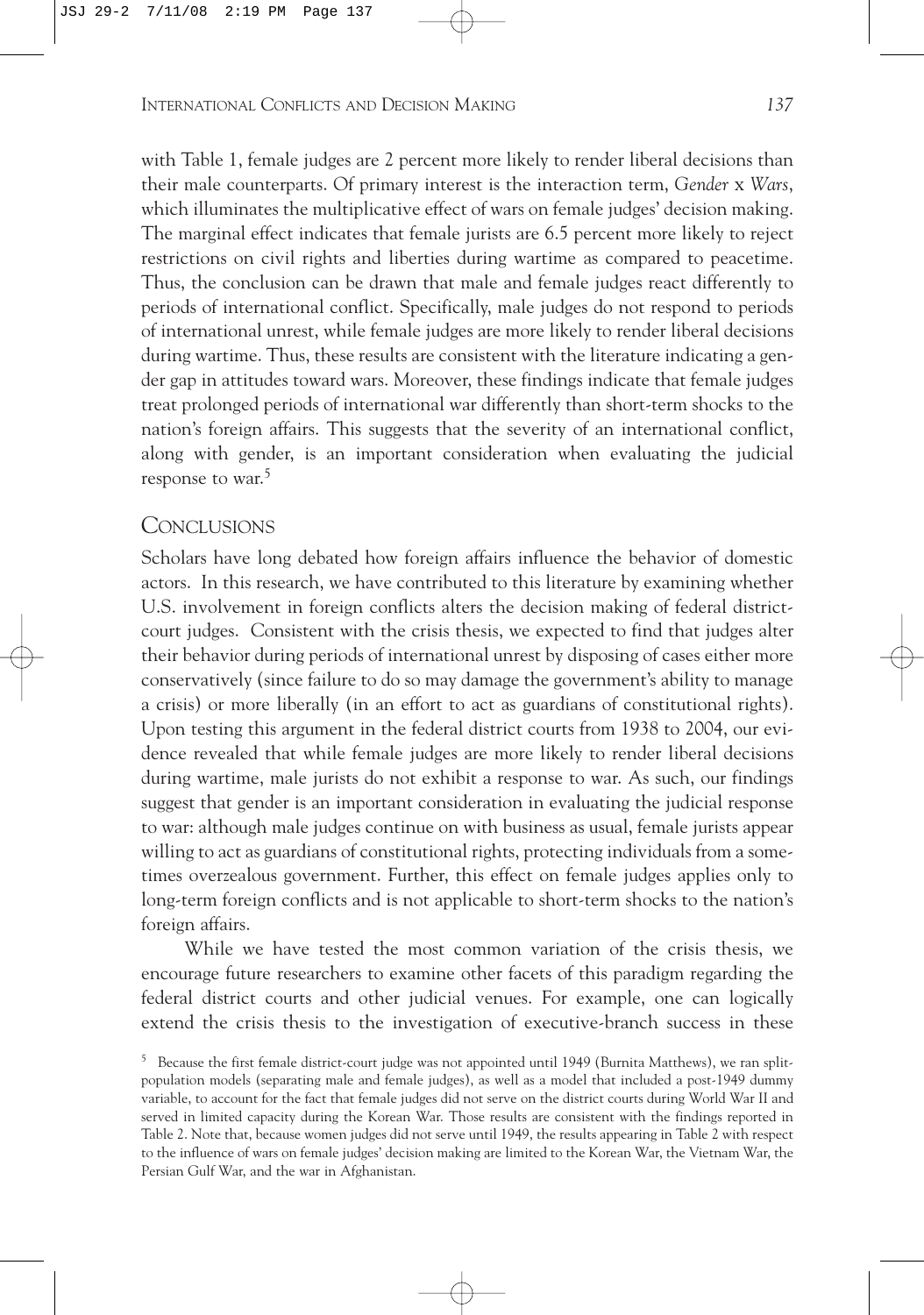courts, jury outcomes, or sentencing hearings. Indeed, if comments made by Judge William Young (D. MA.) are indicative of a more broadly held sentiment among federal jurists, the analysis of sentencing patterns might prove especially valuable. Further, analyses of specific issue areas are important in determining whether federal district-court judges are especially deferential to the government in, for example, freeexpression, search-and-seizure, or war-powers cases. Since our analyses focuses on a broad range of civil-rights-and-liberties cases, this research is limited in that it cannot speak to the influence of war on specific issue areas. We believe that such issuearea investigations are a fruitful avenue for future research since they allow researchers to control for pertinent case facts and vertical precedents that could prove relevant to district-court decision making. Moreover, since these results indicate that the influence of war on the district courts is significantly different from the courts of appeals (Clark, 2006) and the Supreme Court (Epstein et al., 2005), investigating the treatment of these cases throughout the judicial hierarchy is important in illuminating how different levels of the judiciary react to periods of international conflict. In addition to analyzing other aspects of federal decision making, scholars might also look to state courts for evidence of wartime influences. While the crisis thesis generally stresses federal civil-rights-and-liberties claims, states are often charged with implementing aspects of the federal government's crisis-related activities. Finally, we believe that examining the possibility of change over time will prove useful to illuminate whether factors related to, for example, American political development shape judicial decision making in wartime. Given that the significance of this question practically speaks for itself, future research into these, and other, unexamined areas will surely aid our understanding of how the nation's wartime activities reverberate throughout the entire judicial system. **jsj**

#### **REFERENCES**

- Adler, D. G. (1996). "Court, Constitution, and Foreign Affairs." In D. G. Adler and L. N. George (eds.), *The Constitution and the Conduct of American Foreign Policy*. Lawrence: University Press of Kansas.
- Barak, A. (2002). "A Judge on Judging: The Role of a Supreme Court in a Democracy," 116 *Harvard Law Review* 16.
- Baum, L. (1980). "Responses of Federal District Judges to Courts of Appeals Policies: An Exploration," 33 *Western Political Quarterly* 217.
- Belluck, P. (2003). "Threats and Responses: The Bomb Plot," *New York Times*, January 31, p. 13.
- Brambor, T., W. R. Clark, and M. Golder (2006). "Understanding Interaction Models: Improving Empirical Analyses," 14 *Political Analysis* 63.
- Brecher, M., and J. Wilkenfeld (2004). *International Crisis Behavior Project, 1918-2001*. Fifth ICPSR version. College Park, MD: University of Maryland [producer]. Ann Arbor, MI: Inter-University Consortium for Political and Social Research [distributor].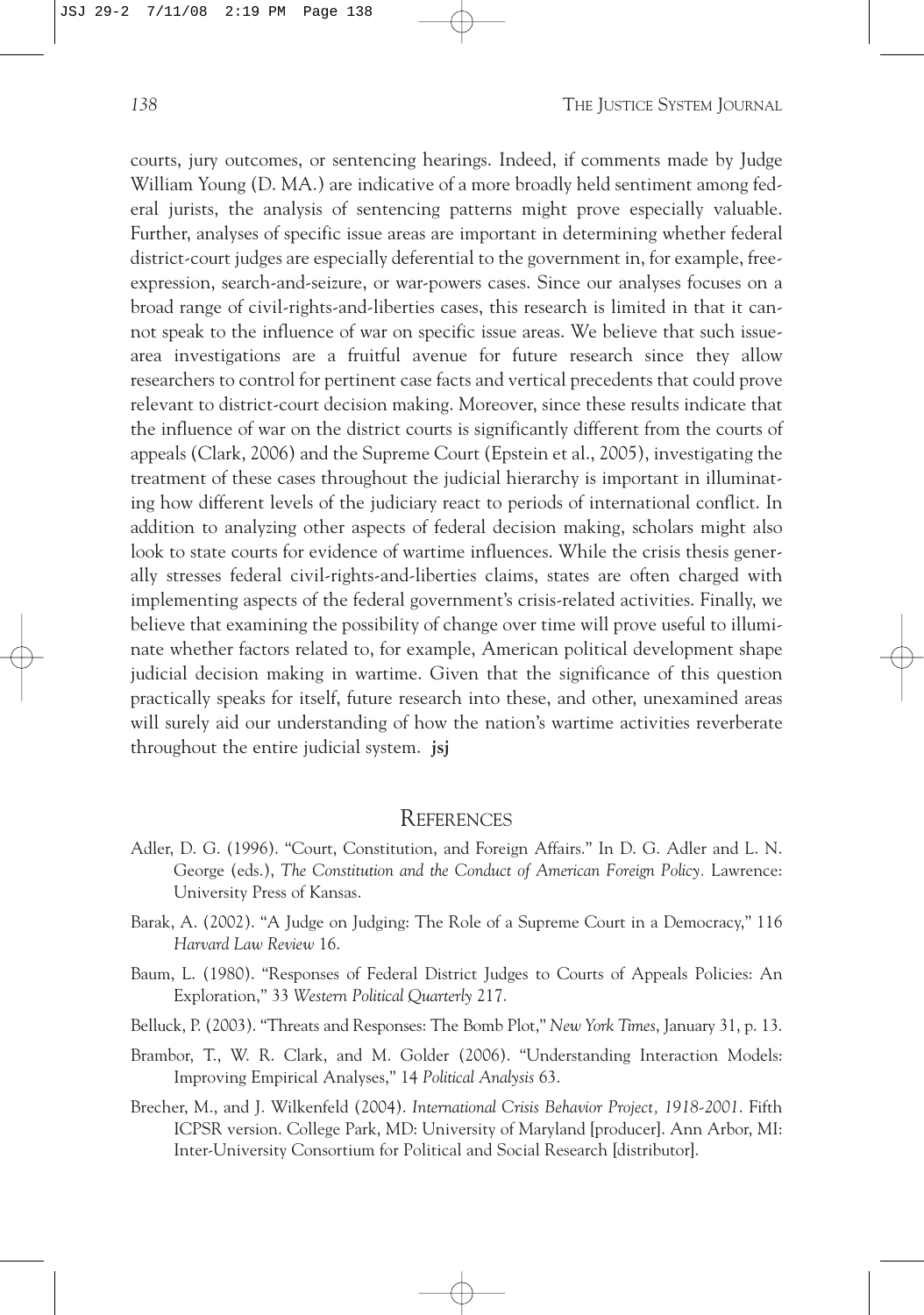- Carp, R. A., and C. K. Rowland (1983). *Policymaking and Politics in the Federal District Courts*. Knoxville: University of Tennessee Press.
- Carp, R. A., K. L. Manning, and R. Stidham (2004). "The Decision Making Behavior of George W. Bush's Judicial Appointments," 88 *Judicature* 20.
- Clark, T. S. (2006). "Judicial Decision-Making During Wartime," 3 *Journal of Empirical Legal Studies* 397.
- Clarke, H. D., M. C. Stewart, M. Ault, and E. Elliot (2004). "Men, Women and the Dynamics of Presidential Approval," 35 *British Journal of Political Science* 31.
- Conover, P. J., and V. Sapiro (1993). "Gender, Feminist Consciousness, and War," 37 *American Journal of Political Science* 1079.
- Cook, E., and C. Wilcox (1991). "Feminism and the Gender Gap: A Second Look," 53 *Journal of Politics* 1111.
- Cooper, P. J. (1988). *Hard Judicial Choices: Federal District Court Judges and State and Local Officials.* New York: Oxford University Press.
- Crockett, G. W. (1970). "Racism in Courts," 20 *Journal of Public Law* 685.
- Department of Defense (2007). "Principal Wars in Which the United States Participated: U.S. Military Personnel Serving and Casualties," http://siadapp.dmdc.osd.mil/personnel/ CASUALTY/WCPRINCIPAL.pdf
- Dietz, M. G. (1985). "Citizenship with a Feminist Face: The Problem with Maternal Thinking," 13 *Political Theory* 19.
- Downs, D. A., and E. Kinnunen (2003). "A Response to Anthony Lewis: Civil Liberties in a New Kind of War," *Wisconsin Law Review* 385.
- Ducat, C. R., and R. L. Dudley (1989). "Federal District Judges and Presidential Power During the Postwar Era," 51 *Journal of Politics* 98.
- Duggan, W. D. (2005). "Palmer—Do Not Let this Country See Red," *Albany County Bar Association Newsletter,* February, p. 10.
- Edwards, G. C., III. (1976). "Presidential Influence in the House: Presidential Prestige as a Source of Presidential Power," 70 *American Political Science Review* 101.
- Epstein, L., D. E. Ho, G. King, and J. A. Segal (2005). "The Supreme Court During Crisis: How War Affects Only Non-War Cases," 80 *New York University Law Review* 1.
- Erikson, R. S., N. R. Luttbeg, and K. L. Tedin (1980). *American Public Opinion*. 2nd ed. New York: Wiley.
- Fleisher, R., and J. R. Bond (1988). "Are There Two Presidencies? Yes, But Only for Republicans," 50 *Journal of Politics* 747.
- Fleisher, R., J. R. Bond, G. S. Krutz, and S. Hanna (2000). "The Demise of the Two Presidencies," 28 *American Politics Research* 3.
- Fortas, A. (1968). *Concerning Dissent and Civil Disobedience.* New York: New York World Publishing.
- Franck, T. M. (1992). *Political Questions/Judicial Affairs: Does the Rule of Law Apply to Foreign Affairs?* Princeton, NJ: Princeton University Press.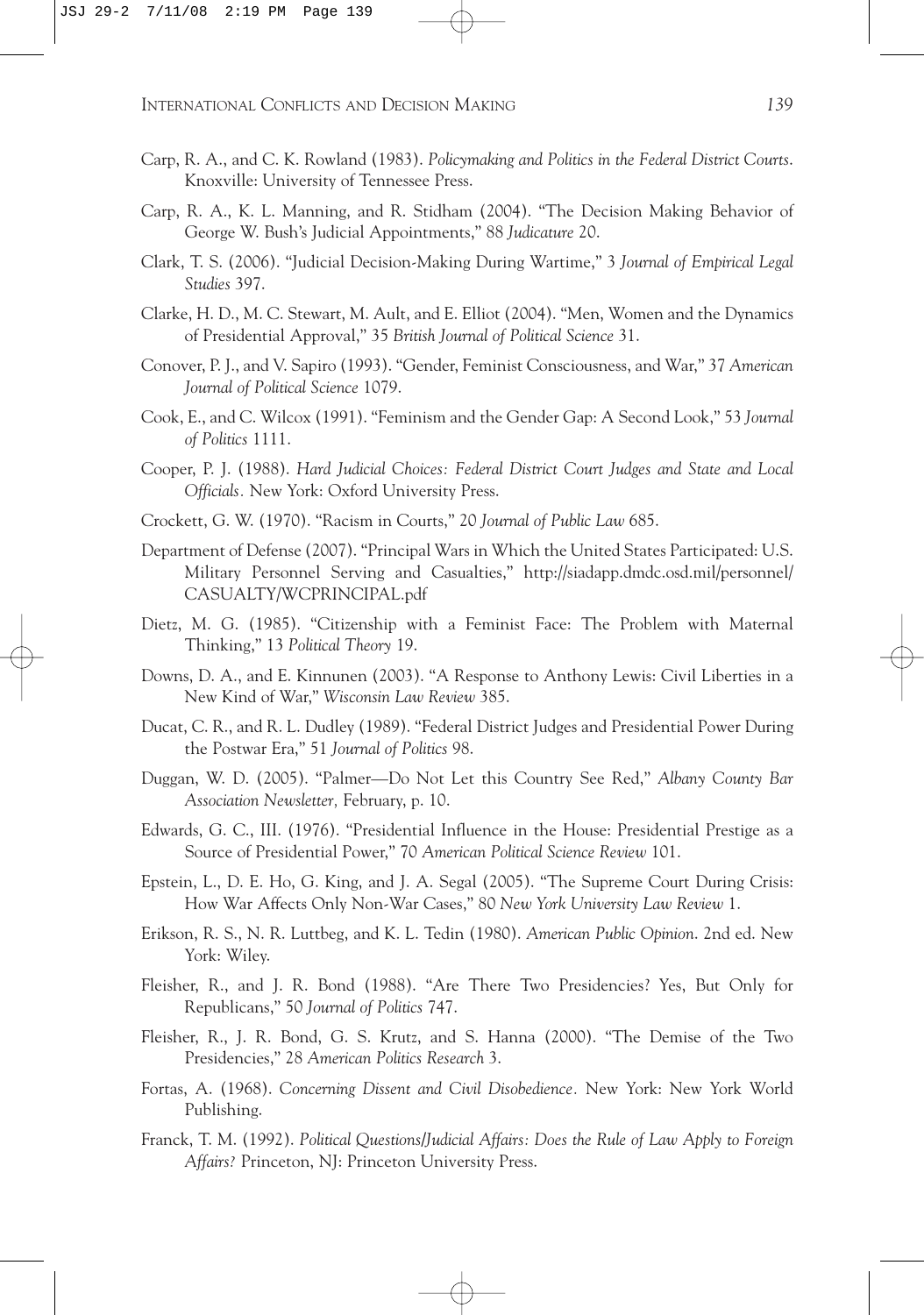- Friedman, L., and B. Neuborne (1972). *Unquestioning Obedience to the President: The ACLU Case Against the Legality of the War in Vietnam.* New York: Norton.
- Gartner, S. S., G. M. Segura, and B. Barratt (2004). "War Casualties, Policy Positions, and the Fate of Legislators," 53 *Political Research Quarterly* 467.
- Garvin, M. A. (1999). "Civil Liberties During War: History's Institutional Lessons," 16 *Constitutional Commentary* 691.
- Gelpi, C. (1997). "Democratic Diversions: Governmental Structure and the Externalization of Domestic Conflict," 41 *Journal of Conflict Resolution* 255.
- Gilligan, C. (1982). *In a Different Voice: Psychological Theory and Women's Development*. Cambridge: Harvard University Press.
- Goldstein, J. S. (2001). *War and Gender: How Gender Shapes the War System and Vice Versa*. Cambridge: Cambridge University Press.
- Gourevitch, P. (1978). "The Second Image Reversed: The International Sources of Domestic Politics," 32 *International Organization* 881.
- Gross, O. (2003). "Chaos and Rules: Should Responses to Violent Crises Always Be Constitutional?," 112 *Yale Law Journal* 1011.
- Gruhl, J., C. Spohn, and S. Welch (1981). "Women as Policymakers: The Case of Trial Judges," 25 *American Journal of Political Science* 308.
- Gryski, G. S., E. C. Main, and W. J. Dixon (1986). "Models of State High Court Decision Making in Sex Discrimination Cases," 48 *Journal of Politics* 143.
- Heymann, P. B. (2002). "Civil Liberties and Human Rights in the Aftermath of September 11," 25 *Harvard Journal of Law and Public Policy* 441.
- Hinckley, B. (1994). *Less Than Meets the Eye: Foreign Policy Making and the Myth of the Assertive Congress.* Chicago: University of Chicago Press.
- Keohane, R. O. (1989). "International Relations Theory: Contributions of a Feminist Standpoint," 18 *Millennium* 245.
- King, K. L., and J. Meernik (1999). "The Supreme Court and the Power of the Executive: The Adjudication of Foreign Policy," 52 *Political Research Quarterly* 801.
- Klinkner, P. A., and R. M. Smith (1999). *The Unsteady March: The Rise and Decline of Racial Equity in America*. Chicago: University of Chicago Press.
- Koh, H. H. (2002). "The Spirit of Laws," 43 *Harvard International Law Journal* 23.
- \_\_\_\_ (1996). "Why the President Almost Always Wins in Foreign Affairs." In D. G. Adler and L. N. George (eds.), *The Constitution and the Conduct of American Foreign Policy.* Lawrence: University Press of Kansas.
- Lian, B., and J. R. Oneal (1993). "Presidents, the Use of Military Force, and Public Opinion," 37 *Journal of Conflict Resolution* 277.
- Linfield, M. (1990). *Freedom Under Fire: U.S. Civil Liberties in Times of War.* Boston: South End Press.
- Lobel, J. (2002). "The War on Terrorism and Civil Liberties," 63 *University of Pittsburgh Law Review* 767.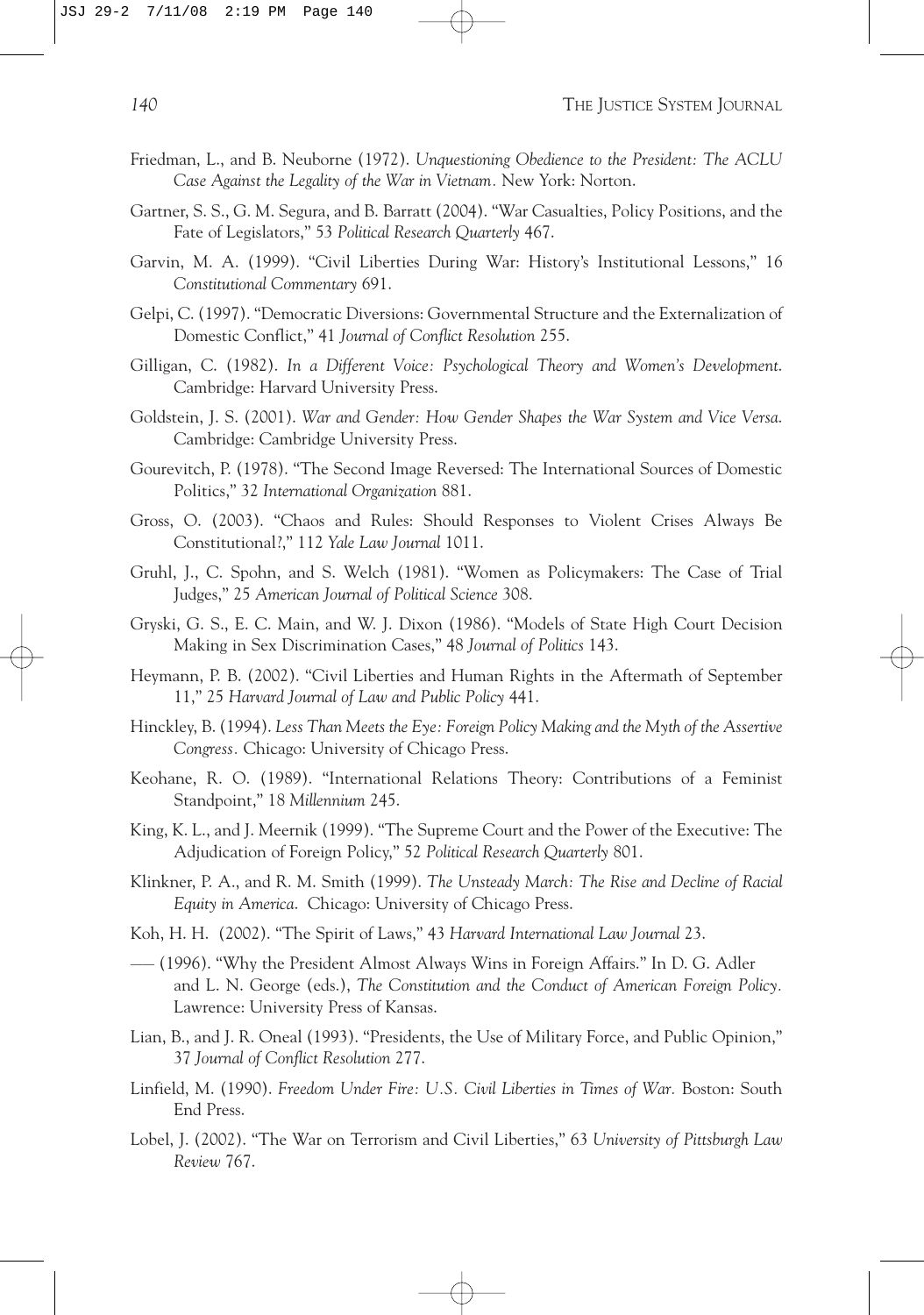- Manning, K. L., B. A. Carroll, and R. A. Carp. (2004). "Does Age Matter? Judicial Decision Making in Age Discrimination Cases," 85 *Social Science Quarterly* 1.
- May, C. N. (1989). *In the Name of War: Judicial Review and the War Powers Since 1918.* Cambridge: Harvard University Press.
- Mecham, L. R. (2005). "Judicial Business of the United States Courts." http://www.uscourts. gov/judbususc/judbus.html
- Meernik, J. (1993). "Presidential Support in Congress: Conflict and Consensus on Foreign and Defense Policy," 55 *Journal of Politics* 569.
- Mueller, J. E. (1970). "Presidential Popularity from Truman to Johnson," 64 *American Political Science Review* 18.
- Neely, M. E. (1992). *The Fate of Liberty: Abraham Lincoln and Civil Liberties*. New York: Oxford University Press.
- Nelson, L. (2004). "Privacy and Technology: Reconsidering a Crucial Public Policy Debate in the Post-September 11 Era," 64 *Public Administration Review* 259.
- Nincic, M., and D. J. Nincic (2002). "Race, Gender, and War," 39 *Journal of Peace Research* 568.
- Oneal, J. R., and A. L. Bryan (1995). "The Rally 'Round the Flag Effect in U.S. Foreign Policy Crises, 1950-1985," 17 *Political Behavior* 379.
- Page, B. I., and R. Y. Shapiro (1992). *The Rational Public: Fifty Years of Trends in Americans' Policy Preferences*. Chicago: University of Chicago Press.
- Peresie, J. L. (2005). "Female Judges Matter: Gender and Collegial Decision Making in the Federal Appellate Courts," 114 *Yale Law Journal* 1759.
- Peterson, P. E. (1994). "The President's Dominance in Foreign Policy Making," 109 *Political Science Quarterly* 215.
- Peterson, V. S. (1992). *Gendered States: Feminist (Re)Visions of International Relations Theory*. Boulder, CO: Lynne Reinner.
- Pinello, D. R. (1999). "Linking Party to Judicial Ideology in American Courts: A Meta-Analysis," 20 *Justice System Journal* 219.
- Prins, B. C., and B. W. Marshall (2001). "Congressional Support of the President: A Comparison of Foreign, Defense, and Domestic Policy Decision Making During and After the Cold War," 31 *Presidential Studies Quarterly* 660.
- Randazzo, K. A. (2004). "Foreign Affairs Litigation in the U.S. Courts of Appeals: A Preliminary Analysis," 25 *Justice System Journal* 227.
- Rehnquist, W. H. (1998). *All the Laws But One.* New York: Alfred A. Knopf.
- Robinson, G. (2001). *By Order of the President: FDR and the Internment of Japanese Americans*. Cambridge: Harvard University Press.
- Rossiter, C. L. (1976). *The Supreme Court and the Commander in Chief.* Ithaca, NY: Cornell University Press.
- Rostow, E. (1945). "The Japanese American Cases—A Disaster," 54 *Yale Law Journal* 489.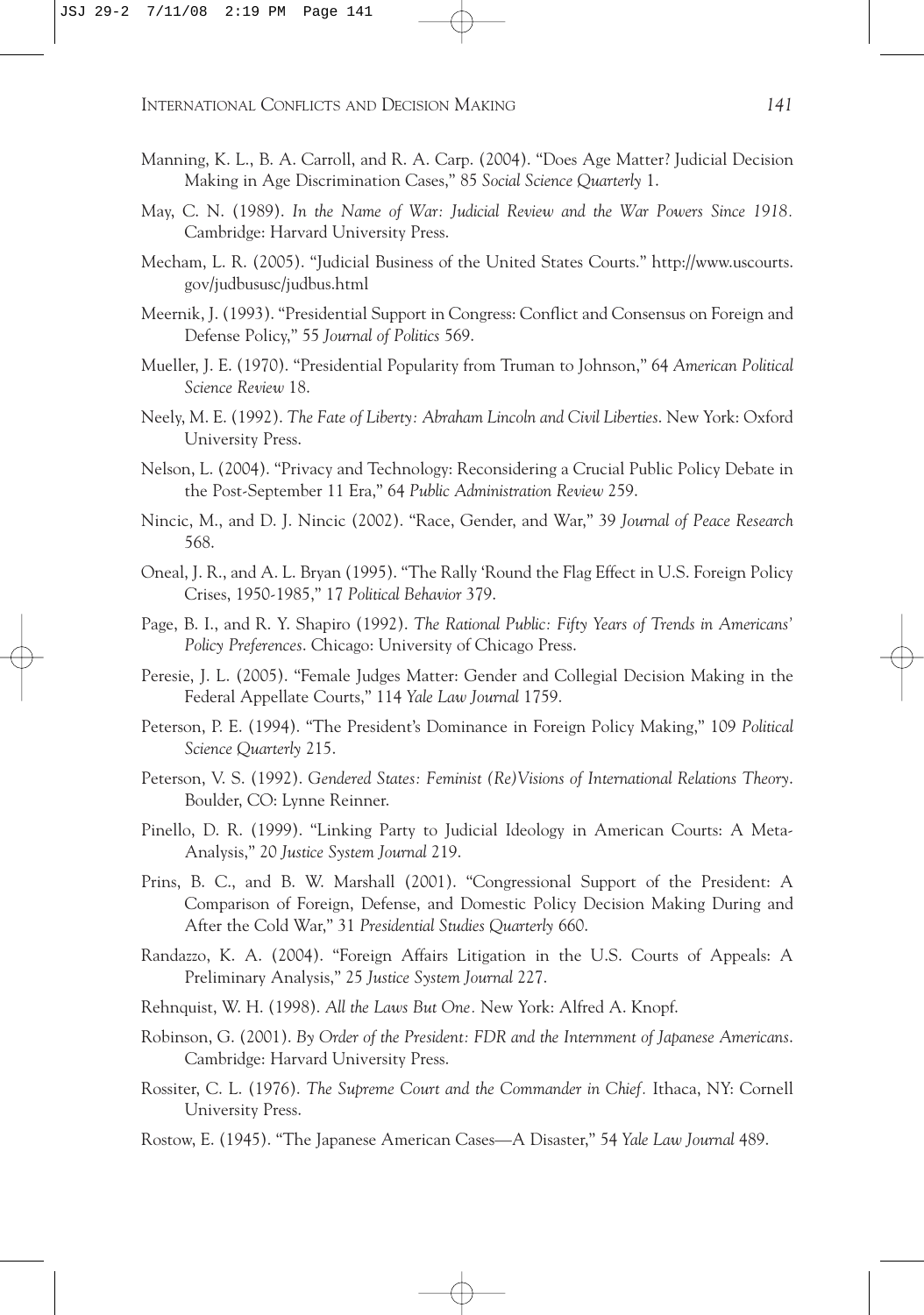- Rowland, C. K., and R. A. Carp (1996). *Politics and Judgment in Federal District Courts.* Lawrence: University of Kansas Press.
- Rudenstine, D. (1996). *The Day the Press Stopped: A History of the Pentagon Papers Case*. Berkeley: University of California Press.
- Russett, B. (1990). *Controlling the Sword: The Democratic Governance of National Security.* Cambridge: Harvard University Press.
- Schafran, L. H. (2005). "Not from Central Casting: The Amazing Rise of Women in the American Judiciary," 36 *University of Toledo Law Review* 953.
- Shapiro, R. Y., and H. Mahajan (1986). "Gender Differences in Policy Preferences: A Summary of Trends from the 1960's to the 1980's," 50 *Public Opinion Quarterly* 42.
- Schubert, G. (1965). *Judicial Policy Making*. Chicago: Scott, Foresman and Company.
- Schultz, K. (1998). "Domestic Opposition and Signaling in International Crises," 92 *American Political Science Review* 829.
- Segal, J. A., and H. J. Spaeth (1993). *The Supreme Court and the Attitudinal Model.* Cambridge: Cambridge University Press.
- Segal, J. A., R. J. Timpone, and R. M. Howard (2000). "Buyer Beware? Presidential Success Through Supreme Court Appointments," 53 *Political Research Quarterly* 557.
- Sisk, G. C., M. Heise, and A. P. Morriss (2004). "Searching for the Soul of Judicial Decisionmaking: An Empirical Study of Religious Freedom Decisions," 65 *Ohio State Law Journal* 491.
- \_\_\_\_ (1998). "Charting the Influences on the Judicial Mind: An Empirical Study of Judicial Reasoning," 73 *New York University Law Review* 1377.
- Solberg, R. L. S., and K. A. Bratton (2005). "Diversifying the Federal Bench: Presidential Patterns," 26 *Justice System Journal* 119.
- Songer, D. R. (1999). *The United States Courts of Appeals Data Base, Phase I.* Columbia: Department of Political Science, University of South Carolina.
- Songer, D. R., and K. A. Crews-Meyer (2000). "Does Gender Matter? Decision Making in State Supreme Courts," 81 *Social Science Quarterly* 750.
- Songer, D. R., J. A. Segal, and C. M. Cameron (1994). "The Hierarchy of Justice: Testing a Principal-Agent Model of Supreme Court-Circuit Court Interactions," 38 *American Journal of Political Science* 673.
- Spaeth, H. J. (2003). *The Original United States Supreme Court Database, 1953-2001 Terms.* East Lansing: Department of Political Science, Michigan State University.
- Swenson, K. (2004). "Federal District Court Judges and the Decision to Publish," 25 *Justice System Journal* 121.
- Sylvester, C. (1994). *Feminist Theory and International Relations in a Postmodern Era*. Cambridge: Cambridge University Press.
- Tushnet, M. (2003). "Defending *Korematsu*?: Reflections on Civil Liberties in Wartime," *Wisconsin Law Review* 273.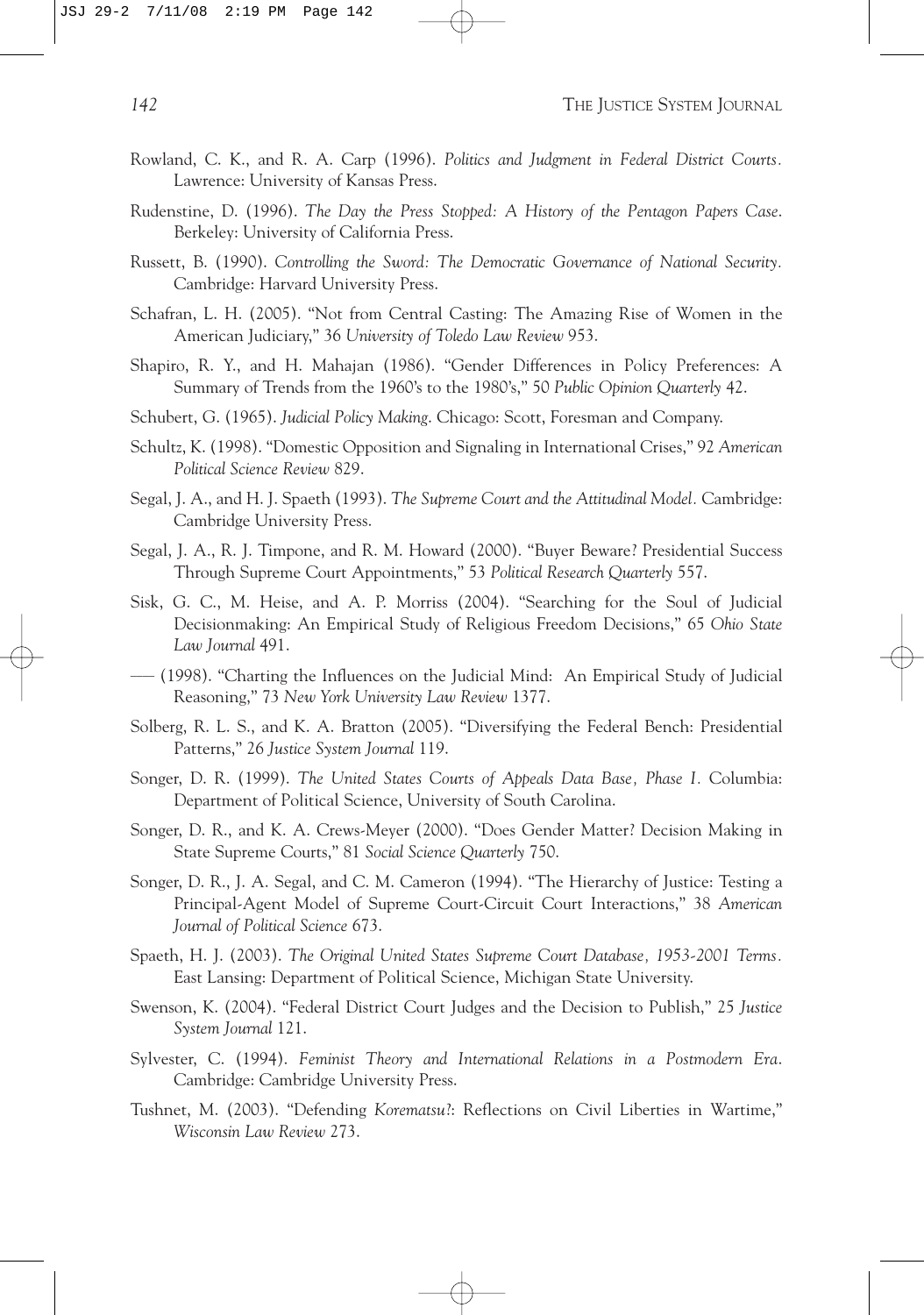- Vasquez, J. A. (1987). "The Steps to War: Towards a Scientific Explanation of Correlates of War Findings," 40 *World Politics* 108.
- Welch, S., M. Combs, and J. Gruhl (1988). "Do Black Judges Make a Difference?," 32 *American Journal of Political Science* 126.
- Wilcox, C., L. Hewitt, and D. Alsop (1996). "The Gender Gap in Attitudes Toward the Gulf War: A Cross-National Perspective," 33 *Journal of Peace Research* 67.

Wildavsky, A. (1966). "The Two Presidencies," 4 *Trans-Action* 7.

Yates, J., and A. Whitford (1998). "Presidential Power and the United States Supreme Court," 51 *Political Research Quarterly* 539.

## CASES CITED

*Ex Parte Merryman,* 17 F. Cas. 144 (C.C. MD. 1861).

*Ex Parte Milligan,* 71 U.S. 2 (1866).

*Gobitis v. Minersville School District,* 21 F. Supp. 581 (E.D. PA. 1937).

*Grzywna v. Schenectady Central School District,* 489 F. Supp. 2d 139 (N.D. N.Y. 2006).

*Hodsdon v. Buckson,* 310 F. Supp. 528 (D. DE. 1970).

*Hohri v. United States,* 586 F. Supp. 769 (D. D.C. 1984).

*Khalid v. Bush,* 355 F. Supp. 2d 311 (D. D.C. 2005).

*Korematsu v. United States,* 323 U.S. 214 (1944).

*Morris v. Khadr,* 415 F. Supp. 2d 1323 (D. UT. 2006).

*Padilla v. Hanft,* 389 F. Supp. 2d 678 (D. S.C. 2005).

*Schenck v. United States,* 249 U.S. 47 (1919).

*United States v. Herberger,* 272 F. 278 (W.D. WA. 1921).

*United States v. Koubriti,* 305 F. Supp. 2d 723 (E.D. MI. 2003).

*United States v. Mulligan,* 268 F. 893 (N.D. N.Y. 1920).

*West Virginia v. Barnette,* 319 U.S. 624 (1943).